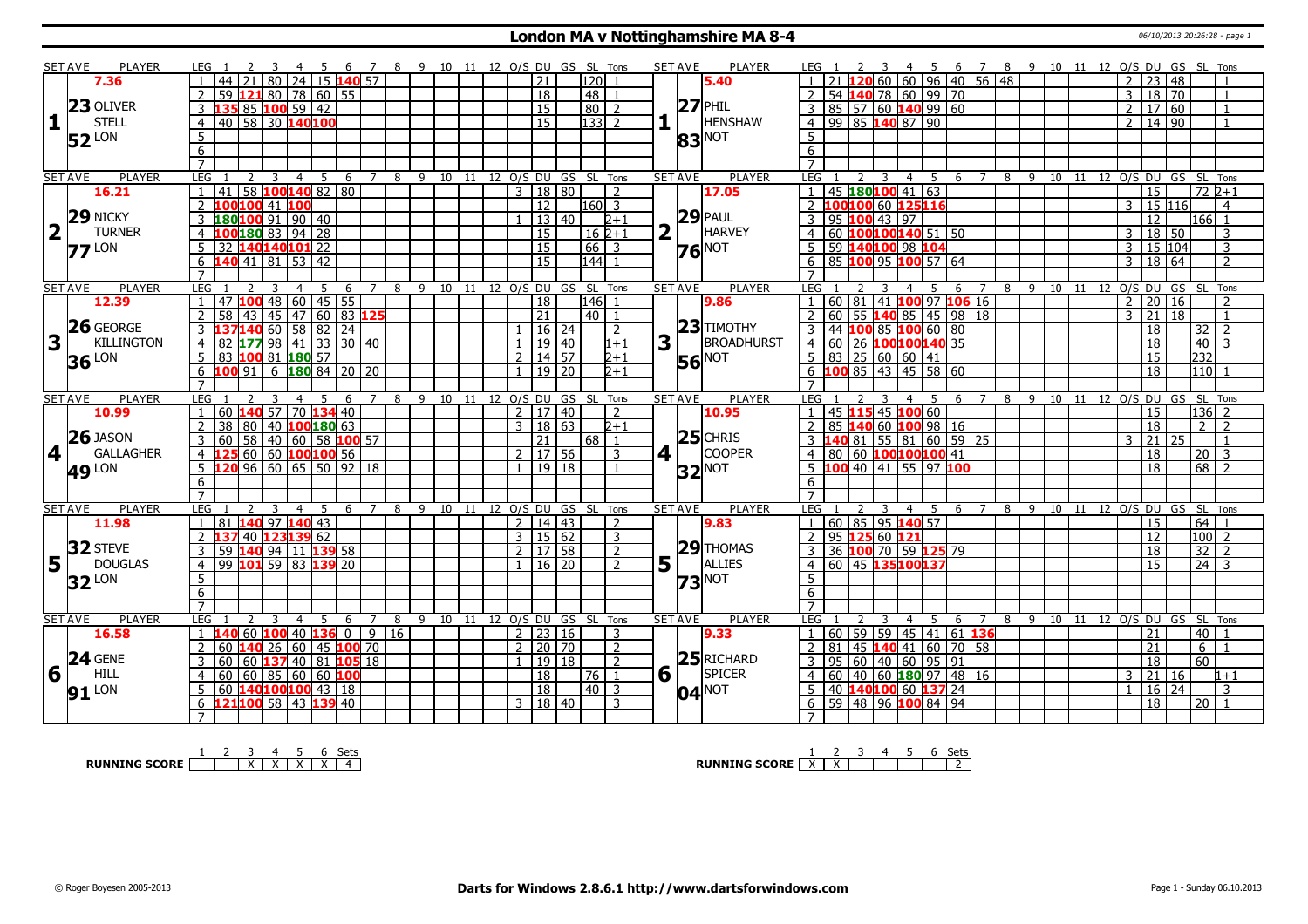#### **London MA v Nottinghamshire MA 8-4** 06/10/2013 20:26:28 - page 2

|                         | <b>SET AVE</b>  | PLAYER              | LEG 1<br>3<br>-4<br>- 5                                         | 6 7 8 9 10 11 12 O/S DU GS SL Tons |                                |               |                       |                 |                        | <b>SET AVE</b>        | <b>PLAYER</b>            | 6 7 8 9 10 11 12 O/S DU GS SL Tons<br>LEG 1<br>$\overline{\phantom{a}3}$<br>- 4 - 5                                     |
|-------------------------|-----------------|---------------------|-----------------------------------------------------------------|------------------------------------|--------------------------------|---------------|-----------------------|-----------------|------------------------|-----------------------|--------------------------|-------------------------------------------------------------------------------------------------------------------------|
|                         |                 | 9.80                | $100$ 60 $ 40$<br>60<br>41                                      |                                    |                                |               | 15                    |                 | 200                    |                       | 13.24                    | $59$ 92 1<br>$36 \ 40$<br>34<br>3<br>18 40<br>2                                                                         |
|                         |                 |                     | $60$ 100140 59 42 60                                            |                                    |                                |               | 18                    |                 | $40$   2               |                       |                          | 18 106<br>2 42 87 180 28 58 106<br>$\overline{3}$<br>$\overline{2+1}$                                                   |
|                         |                 | $24$ CONAN          | 3<br>59 100100                                                  |                                    |                                |               | 9                     |                 | $242$ 2                |                       | $28$ WAYNE               | 3 134 98 121 148<br>12 148<br>3<br>3                                                                                    |
| $\overline{\mathbf{z}}$ |                 | <b>WHITEHEAD</b>    | 100 <mark>100</mark> 41 140 34 86<br>$\overline{4}$             |                                    |                                |               | 3   18   86           |                 | 3                      | 7                     | PEPPER                   | 4   60   93   60   121   85<br>15<br>82<br>$\overline{1}$                                                               |
|                         |                 |                     | $\overline{76}$ 100 60 60 65 60<br>$5^{\circ}$                  |                                    |                                |               | $\overline{18}$       |                 | 80 I<br>$\overline{1}$ |                       |                          | $5 \mid 83 \mid 7$ 140100 97 58 16<br>$\overline{21}$<br>3<br>l 16<br>$\overline{2}$                                    |
|                         |                 | $91$ <sup>LON</sup> | $6\phantom{.}6$                                                 |                                    |                                |               |                       |                 |                        |                       | <b>85 NOT</b>            | 6                                                                                                                       |
|                         |                 |                     | $\overline{7}$                                                  |                                    |                                |               |                       |                 |                        |                       |                          | $\overline{7}$                                                                                                          |
|                         | <b>SET AVE</b>  | <b>PLAYER</b>       | <b>LEG</b><br>$\overline{2}$<br>3<br>$\overline{4}$<br>- 5<br>6 | 7                                  | 8 9 10 11 12 O/S DU GS SL Tons |               |                       |                 |                        | <b>SET AVE</b>        | <b>PLAYER</b>            | LEG<br>7 8 9 10 11 12 0/S DU GS SL Tons<br>2<br>3<br>$\overline{4}$<br>5<br>6                                           |
|                         |                 | 12.20               | 60   60   140   41   40<br>60<br>100<br>1                       |                                    |                                | $\mathbf{1}$  | 19 40                 |                 | 2                      |                       | 2.62                     | 1   60   60   83   55   40   98<br>105<br>18                                                                            |
|                         |                 |                     | 140140100 87 0 34<br>$\overline{2}$                             |                                    |                                |               | $1$ 16 34             |                 | $\overline{3}$         |                       |                          | 2 55 140 95 60 83 48<br>18<br>20                                                                                        |
|                         |                 | 28 GRAHAM           | 100100 85 160 30<br>3<br>26                                     |                                    |                                |               | $2 \mid 17 \mid 30$   |                 | $\overline{3}$         |                       | 22 DARREN                | 3   40   58   60   98   28<br>217<br>15                                                                                 |
| 8                       |                 | <b>RACKSTRAW</b>    | 100 85 70 140 98  <br>$\boxed{0}$<br>$\overline{4}$             | 8                                  |                                |               | $1 \mid 19 \mid 8$    |                 | 2                      | $8\vert$ <sup>T</sup> | LAYDEN                   | $4 \overline{)58 \overline{)81} \overline{28} \overline{48} \overline{60}$ 122 56<br>$\overline{48}$<br>$\overline{21}$ |
|                         |                 | LON                 |                                                                 |                                    |                                |               |                       |                 |                        |                       |                          | 5                                                                                                                       |
|                         | 23              |                     | $\overline{5}$                                                  |                                    |                                |               |                       |                 |                        |                       | <b>42</b> <sup>NOT</sup> | 6                                                                                                                       |
|                         |                 |                     | 6<br>$\overline{7}$                                             |                                    |                                |               |                       |                 |                        |                       |                          |                                                                                                                         |
|                         | <b>SET AVE</b>  | <b>PLAYER</b>       | LEG<br>2<br>3<br>$\overline{4}$<br>- 5<br>6                     | $\overline{7}$<br>8                | 9 10 11 12 O/S DU GS SL Tons   |               |                       |                 |                        | <b>SET AVE</b>        | <b>PLAYER</b>            | LEG<br>-9<br>10 11 12 0/S DU GS SL Tons<br>$\overline{4}$<br>- 5<br>6<br>8                                              |
|                         |                 | 9.28                | 18096669762                                                     |                                    |                                |               | $3 \mid 15 \mid 62$   |                 | $1 + 1$                |                       | 6.31                     | $1$ 100 41 83 41 5<br> 231 <br>15                                                                                       |
|                         |                 |                     | $143 \mid 60 \mid 97 \mid 96 \mid 48$<br>2<br>60<br>97          |                                    |                                |               | $2 \ 20 \ 48$         |                 |                        |                       |                          | 2   60   60   100   96   81   72<br>$\overline{32}$<br>$\overline{18}$<br>$\overline{1}$                                |
|                         | 29              | LEWIS               | 100100 46 105 65<br>3<br>85                                     |                                    |                                |               | 2   17   65           |                 | $\overline{3}$         |                       | $25$ PETER               | 3   60   85   180   60   76   30<br>$10 1+1$<br>18                                                                      |
| 9                       |                 | <b>VENES</b>        | $\overline{58}$<br>100100134109<br>$\overline{4}$               |                                    |                                |               | $3 \mid 15 \mid 109$  |                 | $\overline{4}$         | 9                     | MCCONVILLE               | 4 140 40 95 111<br>$115$ 2<br>$\overline{12}$                                                                           |
|                         |                 |                     |                                                                 |                                    |                                |               |                       |                 |                        |                       |                          | 5 <sup>1</sup>                                                                                                          |
|                         |                 | <b>91 LON</b>       | $\overline{5}$<br>6                                             |                                    |                                |               |                       |                 |                        |                       | <b>NOT</b><br>65         | 6                                                                                                                       |
|                         |                 |                     | $\overline{7}$                                                  |                                    |                                |               |                       |                 |                        |                       |                          | $\overline{7}$                                                                                                          |
|                         | <b>SET AVE</b>  | <b>PLAYER</b>       | LEG<br>3<br>$\overline{4}$<br>- 5<br>- 6                        | $\overline{7}$<br>8                | 9 10 11 12 O/S DU GS SL Tons   |               |                       |                 |                        | <b>SET AVE</b>        | <b>PLAYER</b>            | LEG<br>8 9 10 11 12 O/S DU GS SL Tons<br>$\overline{4}$<br>- 5<br>- 6<br>$\overline{7}$                                 |
|                         |                 | 12.79               | 85 45 85 100 34 12 40<br>$\overline{1}$<br>100                  |                                    |                                |               | $1 \vert 22 \vert 40$ |                 | $\mathcal{L}$          |                       | 13.72                    | $1 \mid 43$ <b>137</b> 59 <b>100</b> 13 99 30<br>$20 \mid 2$<br>21                                                      |
|                         |                 |                     | 55<br>45<br>  85   66 <b>100</b><br>2                           |                                    |                                |               | $\overline{18}$       |                 | $50$   2               |                       |                          | 2 97 54 81 24 95 47 103<br>21 103<br>3                                                                                  |
|                         |                 | $24$ DAVID          | $\overline{3}$<br>70 59 60 86 40 20<br>85<br>81                 |                                    |                                |               | $1 \ 22 \ 20$         |                 |                        |                       | 22 RAYMOND               | 3 60 45 42 134 60 40 100<br>21<br>20<br>$\overline{2}$                                                                  |
| 10 I                    |                 | <b>ETHERINGTON</b>  | $100$ 97   98<br>12<br>$\overline{4}$<br>60                     |                                    |                                | $\mathcal{P}$ | $117$ 12              |                 | $\overline{z}$         | TO L                  | SALLIS                   | 4   60   60   41   137   93   26<br>18<br>84                                                                            |
|                         |                 |                     | 100 55 80 84 104 54 18<br>5                                     | $\overline{4}$<br>$\mathbf 0$      |                                |               | $\overline{27}$       |                 | $\overline{2}$<br>2    |                       |                          | 5 140 44 100 141 56<br>$0$ 15 $0$<br>$\overline{26}$<br>5<br>$\overline{2}$<br>-5<br>3                                  |
|                         |                 | $41$ <sup>LON</sup> | 6 <sup>7</sup><br>60 100100140101                               |                                    |                                |               | $3 \mid 15 \mid 101$  |                 | $\overline{4}$         |                       | <b>70</b> <sup>NOT</sup> | $\overline{15}$<br>6 42 140 21 45 140<br>$113$ 2                                                                        |
|                         |                 |                     | $\overline{7}$                                                  |                                    |                                |               |                       |                 |                        |                       |                          |                                                                                                                         |
|                         | <b>SET AVE</b>  | <b>PLAYER</b>       | LEG<br>-5<br>6<br>4                                             | 7<br>9<br>8                        | 10<br>11                       | 12 O/S DU     |                       | SL<br>GS        | Tons                   | <b>SET AVE</b>        | <b>PLAYER</b>            | SL Tons<br>LEG<br>7<br>8<br>- 9<br>11<br>12 O/S DU GS<br>4<br>-5<br>6<br>10                                             |
|                         |                 | 14.14               | 60 100100140 69<br>$\mathbf{1}$<br><sup>16</sup>                | $\mathbf{0}$                       |                                |               | 21                    |                 | $16$ 3                 |                       | 13.96                    | $1   60   45   100   100   60   86   10   40$<br>22<br>40<br>$\overline{\phantom{0}}$<br>1                              |
|                         |                 |                     | 40   44   41   85   85<br>$\overline{2}$<br>60                  |                                    |                                |               | 21                    |                 | 12<br>$\overline{1}$   |                       |                          | 2 100 41 60 140120 20 20<br>19 20<br>3<br>$\overline{1}$                                                                |
|                         |                 | $24$ CHRIS          | L40 <mark>100</mark> 82   39   40<br>$\overline{3}$             |                                    |                                |               | 16 40                 |                 | 3                      |                       | $24$ MARK                | $3 \ 81 \ 121 \ 95 \ 60 \ 93 \ 11$<br>18<br>40<br>$\overline{1}$                                                        |
|                         | 11+             | <b>STEVENS</b>      | <b>180</b> 46 60 62 93 60<br>$\overline{4}$                     |                                    |                                |               | 3   18   60           |                 | $1 + 1$                | 11                    | WILSON                   | 4 140 41 135 5 66<br>15<br>1141                                                                                         |
|                         |                 | <b>LON</b>          | $140$ 60 25 16<br>5<br>60<br>60<br>140                          |                                    |                                |               | 19 16                 |                 | 2                      |                       |                          | $5 \vert 100 \vert 83 \vert 41 \vert 60 \vert 97 \vert 22 \vert 54$<br>$\overline{44}$<br>21                            |
|                         | 93              |                     | 60 95 60 78<br>6<br>41                                          | 59 52                              |                                |               | 21                    | 56              |                        |                       | <b>69 NOT</b>            | $\overline{21}$<br>6   83   140   81   59   38   60   40<br>$\overline{3}$<br>40<br>$\overline{1}$                      |
|                         |                 |                     | $\overline{7}$<br>60<br> 43 60<br>41<br>140                     |                                    |                                |               | 15                    |                 | $157$ 1                |                       |                          | 18 80<br>7 41 81 100 99 100 80<br>3<br>$\overline{2}$                                                                   |
|                         | <b>SET AVE</b>  | <b>PLAYER</b>       | <b>LEG</b><br>5<br>6<br>$\overline{4}$                          | $\overline{7}$<br>8                | 9 10 11 12 O/S DU GS SL Tons   |               |                       |                 |                        | <b>SET AVE</b>        | <b>PLAYER</b>            | <b>LEG</b><br>O/S DU<br>GS<br>SL Tons<br>$\overline{7}$<br>8<br>9 10 11 12<br>$\overline{4}$<br>6                       |
|                         |                 | 12.96               | $145 \mid 60 \mid 96 \mid 80 \mid 20$<br>60<br>$\mathbf{1}$     |                                    |                                |               | 21                    |                 | $\vert 40 \vert 1$     |                       | 11.12                    | 19 <br>1 85 83 58 100 55 100 20<br>l 20<br>$\overline{1}$<br>$\overline{2}$                                             |
|                         |                 |                     | 87 41 43 81 97<br>83                                            |                                    |                                |               | $\overline{21}$       | $\overline{48}$ |                        |                       |                          | $ 23\rangle$<br>$\overline{2}$<br>  95 <b>140</b> 85 <b>100</b> 69   9<br>112<br>2<br>2<br>$\overline{2}$               |
|                         | 28              | LEWIS               | 60 60 85 60 95 81<br>3<br>60                                    |                                    |                                |               | 2 20 81               |                 |                        |                       | $24$ DAVID               | 3 60 85 60 59 81 60<br>18<br>96                                                                                         |
|                         | 12 <sub>1</sub> | <b>MCGURN</b>       | 100180100121<br>4                                               |                                    |                                |               | 3   12   121          |                 | $H + 1$                | $2^{\overline{1}}$    | MCGARRY                  | 161<br>4 45 135 60 100<br>12<br>$\sqrt{2}$                                                                              |
|                         |                 |                     | 180135881571632<br>5                                            |                                    |                                | $\mathbf{1}$  | $16 \mid 32$          |                 | $2+1$                  |                       |                          | 86<br>$5 60 $ 100 58 137 60<br>15<br>$\overline{2}$                                                                     |
|                         |                 | 06 LON              | 100140140 96 25<br>6                                            |                                    |                                |               | 2   14   25           |                 | $\overline{3}$         |                       | 62 <sup>NOT</sup>        | $\overline{152}$ 2<br>$6$ 100 59 45 45 100<br>$\overline{15}$                                                           |
|                         |                 |                     |                                                                 |                                    |                                |               |                       |                 |                        |                       |                          |                                                                                                                         |
|                         |                 |                     |                                                                 |                                    |                                |               |                       |                 |                        |                       |                          |                                                                                                                         |

| 10<br>⊬ہ⊃<br>ししい<br><b>RUNNING SCORE</b><br>. . | 10<br>⊆ot<br>ーノー・ー<br><b>RUNNING SCORE</b> |
|-------------------------------------------------|--------------------------------------------|
| OP:                                             | $\sim$ $\sim$ $\sim$                       |
| $\sim$ $\sim$                                   | I OF                                       |
| M                                               | .nshire MA                                 |
| Londor                                          | <sup>1</sup> Harvey                        |
| Steve                                           | n.,                                        |
| alas                                            | . $2J.(b^*)$                               |
| .                                               | - - -                                      |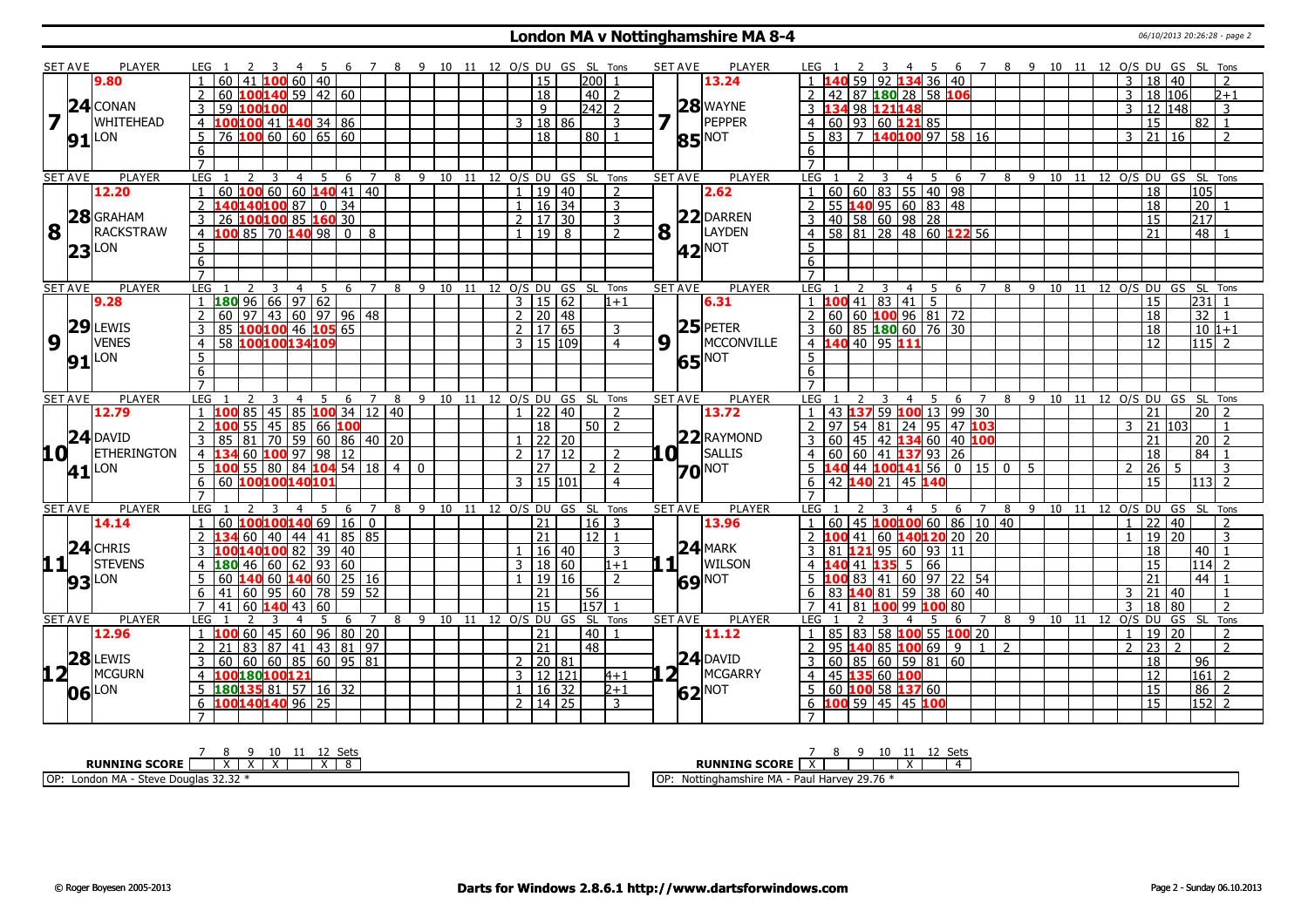## **London MA**

# **Nottinghamshire MA**

| <b>PLAYER</b>            |    | lw/Llwonllost | <b>AVE</b> |       | TAVE POINTS DARTS TONS TON+ 180 |      |    |    | <b>TONS</b> | <b>IPLAYER</b>            |              | W/L WON LOST | <b>AVE</b> |        | TAVE POINTS DARTS TONS TON+ 180 |      |    |    | <b>TONS</b> |
|--------------------------|----|---------------|------------|-------|---------------------------------|------|----|----|-------------|---------------------------|--------------|--------------|------------|--------|---------------------------------|------|----|----|-------------|
| <b>Oliver Stell</b>      |    |               | 23.52      | '.36  | 1623                            | 69   |    |    | $6 + 0$     | Phil Henshaw              |              |              | 27.83      | 5.40   | 2004                            |      |    |    | $4 + 0$     |
| Nicky Turner             |    |               | 29.7       | 16.21 | 2620                            | 88   |    |    | 13+2        | <b>Paul Harvey</b>        |              |              | 29.76      | 17.05. | 2768                            | 93   | 12 |    | $15 + 1$    |
| <b>George Killington</b> |    |               | 26.36      | 14.16 | 2820                            | 107  |    |    | $9 + 3$     | <b>Timothy Broadhurst</b> |              |              | 23.56      | 9.86   | 2592                            | 110  |    |    | $9 + 0$     |
| Jason Gallagher          |    |               | 26.49      | 10.99 | 2437                            | 92   |    |    | $9 + 1$     | Chris Cooper              |              |              | 25.32      | 10.95  | 2279                            | 90 l |    |    | $10 + 0$    |
| <b>Steve Douglas</b>     |    |               | 32.32      | 11.98 | 2004                            | 62   |    |    | $9 + 0$     | <b>Thomas Allies</b>      | $\mathbf{0}$ |              | 29.73      | 9.83   | 1784                            | 60 l |    |    | $8+0$       |
| <b>Gene Hill</b>         |    |               | 24.91      | 16.58 | 2890                            | 116  |    |    | $14 + 0$    | <b>Richard Spicer</b>     |              |              | 25.04      | 9.33   | 2880                            | 115' |    |    | $7 + 1$     |
| Conan Whitehead          |    |               | 24.91      | 9.80  | 1943                            | 78 l |    |    | $9 + 0$     | Wayne Pepper              |              |              | 28.85      | 13.24  | 2423                            | 84   |    |    | $10 + 1$    |
| Graham Rackstraw         |    |               | 28.23      | 12.20 | 2004                            |      |    |    | $10 + 0$    | Darren Lavden             | $\mathbf{0}$ |              | 22.42      | 2.62   | 1614                            | 72   |    |    | $2 + 0$     |
| <b>Lewis Venes</b>       |    |               | 29.91      | 9.28  | 2004                            | 67   |    |    | $8 + 1$     | Peter McConville          | 0            |              | 25.65      | 6.31   | 1616                            | 63   |    |    | $5 + 1$     |
| David Etherington        |    |               | 24.4       | 12.79 | 2954                            | 121  |    |    | $12+0$      | <b>Raymond Sallis</b>     |              |              | 22.70      | 13.72  | 2769                            | 122  |    |    | $11+0$      |
| <b>Chris Stevens</b>     |    |               | 24.93      | 14.14 | 3266                            | 131  |    |    | $11+1$      | Mark Wilson               |              |              | 24.69      | 13.96  | 3309                            | 134  |    |    | 12+0        |
| Lewis McGurn             |    |               | 28.06      | 12.96 | 2918                            | 104  |    |    | $10 + 2$    | David McGarry             |              |              | 24.62      | 11.12  | 251                             | 102  |    |    | 10+0        |
| <b>TOTALS</b>            | 38 | 25            | 26.66      |       | 29483                           | 1106 | 81 | 30 |             | $120+10$ I TOTALS         | 25           |              | 25.56      |        | 28549                           | 1117 | 74 | 25 | $103 + 4$   |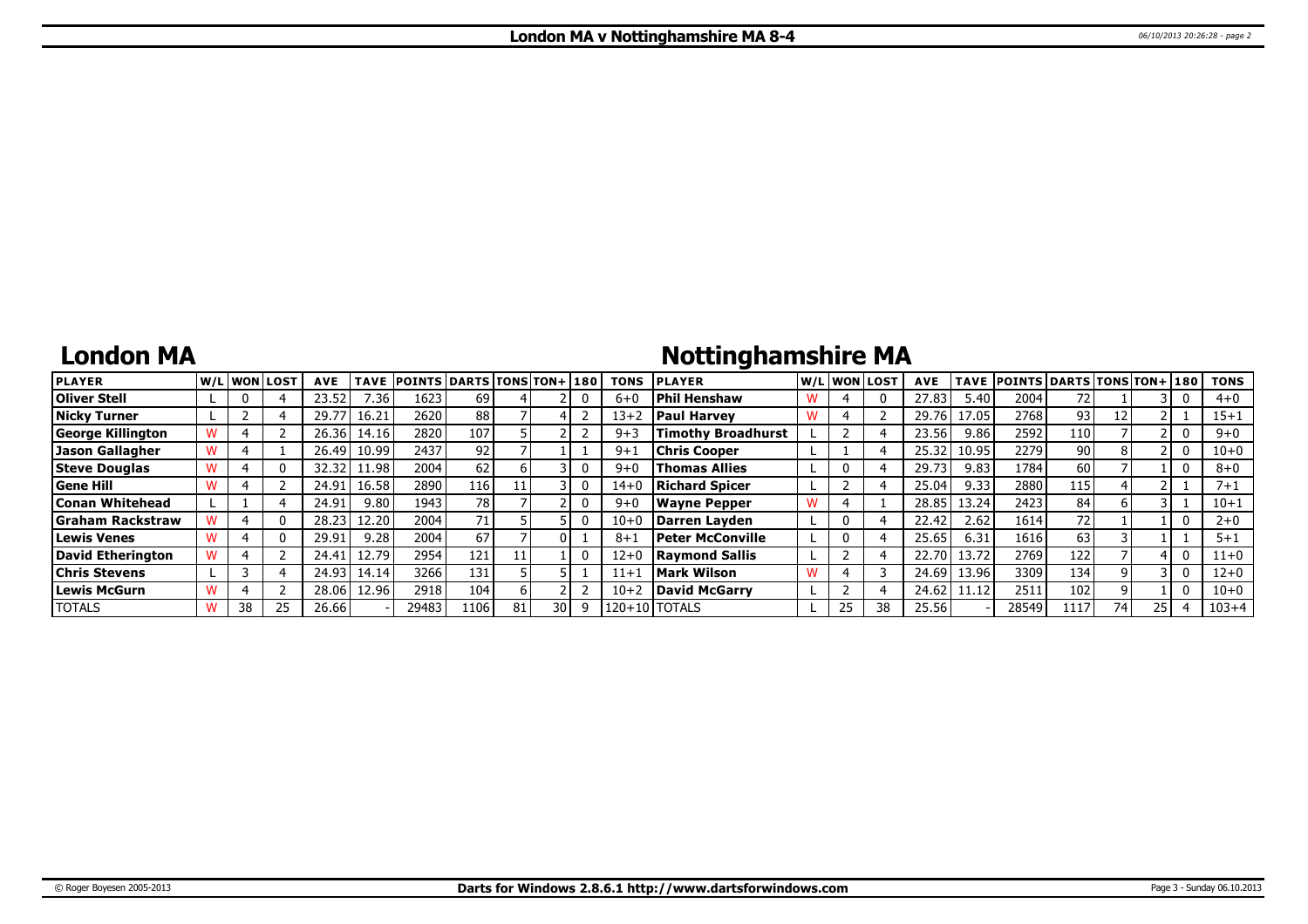#### **London WA v Nottinghamshire WA 5-1** 06/10/2013 20:26:00 - page 1

|                         | <b>SET AVE</b> | PLAYER              | LEG 1               |                                                           |                                                       | 3  4  5  6  7  8  9  10  11  12  O/S  DU  GS  SL  Tons |                |                |    |                |              |                |   |  |                |                     |                                    |                  |                          |                                | <b>SET AVE</b>       | <b>PLAYER</b>            | LEG 1                                                               |                                                           |                         |         |                |   |                      |                |   |                             |                                        |                |                |                |                     |                          |                | 3 4 5 6 7 8 9 10 11 12 O/S DU GS SL Tons   |                |
|-------------------------|----------------|---------------------|---------------------|-----------------------------------------------------------|-------------------------------------------------------|--------------------------------------------------------|----------------|----------------|----|----------------|--------------|----------------|---|--|----------------|---------------------|------------------------------------|------------------|--------------------------|--------------------------------|----------------------|--------------------------|---------------------------------------------------------------------|-----------------------------------------------------------|-------------------------|---------|----------------|---|----------------------|----------------|---|-----------------------------|----------------------------------------|----------------|----------------|----------------|---------------------|--------------------------|----------------|--------------------------------------------|----------------|
|                         |                | 5.40                |                     | 58                                                        |                                                       | LOO <mark>140</mark> 60   53   24   40                 |                |                |    |                |              |                |   |  | $\overline{2}$ |                     | 23   40                            |                  |                          |                                |                      | 9.80                     |                                                                     |                                                           |                         |         |                |   | 85 100 41 60 45 27   |                |   |                             |                                        |                |                |                |                     | 24                       |                | 86                                         |                |
|                         |                |                     |                     | 60                                                        | 60   60   <mark>100</mark> 30   81   74   36          |                                                        |                |                |    |                |              |                |   |  |                |                     | $3 \mid 24 \mid 36$                |                  | $\mathbf{1}$             |                                |                      |                          |                                                                     |                                                           |                         |         |                |   |                      |                |   |                             |                                        |                |                |                | 21                  |                          |                | $\overline{72}$                            |                |
|                         |                | $20$ TAMMY          | 3                   | 41                                                        | 60   41   60   100   59                               |                                                        |                |                |    |                |              |                |   |  |                | 18                  |                                    | $ 140 $ 1        |                          |                                |                      | $20$ SARA                | 3 55 60 45 100140 89 12                                             |                                                           |                         |         |                |   |                      |                |   |                             |                                        |                |                |                |                     | 19 12                    |                |                                            | $\overline{2}$ |
| $\mathbf{1}$            |                | MACKENZIE           | $\overline{4}$      | 41                                                        | 60 100 81 97 52 66                                    |                                                        |                |                |    |                |              |                |   |  |                | $\overline{21}$     |                                    | 4   1            |                          |                                | $1\Gamma$            | FAULKNER                 | 4 66 100100140 47 32 16                                             |                                                           |                         |         |                |   |                      |                |   |                             |                                        |                |                |                |                     | $\overline{19}$          | 16             |                                            | 3              |
|                         |                |                     | 5                   |                                                           | 41 45 45 80 60 60 60 58 12 40                         |                                                        |                |                |    |                |              |                |   |  |                |                     | $3 \mid 30 \mid 40$                |                  |                          |                                |                      | $75$ <sup>NOT</sup>      | $\overline{5}$ 100 41 60 43 100 43 56 38 18 0                       |                                                           |                         |         |                |   |                      |                |   |                             |                                        |                |                |                |                     | $\overline{30}$          |                | 2 <sup>1</sup>                             | $\overline{z}$ |
|                         |                | $35$ <sup>LON</sup> | 6                   |                                                           |                                                       |                                                        |                |                |    |                |              |                |   |  |                |                     |                                    |                  |                          |                                |                      |                          | 6                                                                   |                                                           |                         |         |                |   |                      |                |   |                             |                                        |                |                |                |                     |                          |                |                                            |                |
|                         |                |                     | $\overline{7}$      |                                                           |                                                       |                                                        |                |                |    |                |              |                |   |  |                |                     |                                    |                  |                          |                                |                      |                          | $7^{\circ}$                                                         |                                                           |                         |         |                |   |                      |                |   |                             |                                        |                |                |                |                     |                          |                |                                            |                |
|                         | <b>SET AVE</b> | <b>PLAYER</b>       | <b>LEG</b>          |                                                           | 2                                                     | 3                                                      | $\overline{4}$ | 5              |    | 6 7            | 8            |                |   |  |                |                     | 9 10 11 12 O/S DU GS SL Tons       |                  |                          |                                | <b>SET AVE</b>       | <b>PLAYER</b>            | LEG 1                                                               |                                                           | 3                       |         | $\overline{4}$ |   | 5 6 7                |                | 8 | - 9                         |                                        |                |                |                |                     |                          |                | 10 11 12 O/S DU GS SL Tons                 |                |
|                         |                | 4.21                |                     | 25                                                        | 60                                                    | $30   60   26   45   60   45   60   90$                |                |                |    |                |              |                |   |  |                |                     | 2   29   90                        |                  |                          |                                |                      | 7.45                     |                                                                     | 60   28   30   100 85   45   67   22   24                 |                         |         |                |   |                      |                |   |                             |                                        |                |                |                | 27                  |                          |                | 40                                         |                |
|                         |                |                     | $\overline{2}$      | 41                                                        | $10010081$ 45 25 45 44 20                             |                                                        |                |                |    |                |              |                |   |  |                |                     | 3 27 20                            |                  | $\overline{2}$           |                                |                      |                          | 2 26 55 66 41 45 55 140 28 40                                       |                                                           |                         |         |                |   |                      |                |   |                             |                                        |                |                |                | $\overline{27}$     |                          |                | $5\vert 1$                                 |                |
|                         |                | 18LYNDA             | 3                   | 60                                                        | 60   60   45   60   55   11   78   32   20   16       |                                                        |                |                |    |                |              |                |   |  |                | $\overline{33}$     |                                    | $\overline{4}$   |                          |                                |                      | $18$ HELEN               | $3   60   66   41   140   70   56   44   16$                        |                                                           |                         |         |                |   |                      |                |   | $-4$                        | $\mathbf{0}$                           | $\overline{4}$ |                | 2              |                     | 32                       | $\overline{4}$ |                                            | $\overline{1}$ |
| $\overline{\mathbf{2}}$ | $\mathbf{L}$   | <b>BIONDINI</b>     | $\overline{4}$      | 121 26 41 60 45 41 99                                     |                                                       |                                                        |                |                |    |                |              |                |   |  |                | $\overline{21}$     |                                    | $68$ 1           |                          |                                | $\mathbf{L}$         | HARVEY                   |                                                                     | $4 \overline{)45}$ 55 <b>125140</b> 60 36 0 40            |                         |         |                |   |                      |                |   |                             |                                        |                |                | $\overline{1}$ |                     | $\overline{22}$          | 40             |                                            | $\overline{z}$ |
|                         |                |                     | 5                   |                                                           | 80 100 41 60 60 40 80 40                              |                                                        |                |                |    |                |              |                |   |  |                | $2 \mid 23 \mid 40$ |                                    |                  | $\overline{1}$           |                                |                      |                          | $\frac{1}{5}$ 11 80 100 60 41 36 99                                 |                                                           |                         |         |                |   |                      |                |   |                             |                                        |                |                |                | $\overline{21}$     |                          |                | 74   1                                     |                |
|                         |                | $29$ <sup>LON</sup> |                     |                                                           |                                                       |                                                        |                |                |    |                |              |                |   |  |                |                     |                                    |                  |                          |                                |                      | <b>50 NOT</b>            |                                                                     |                                                           |                         |         |                |   |                      |                |   |                             |                                        |                |                |                |                     |                          |                |                                            |                |
|                         |                |                     | 6<br>$\overline{7}$ |                                                           |                                                       |                                                        |                |                |    |                |              |                |   |  |                |                     |                                    |                  |                          |                                |                      |                          | 6                                                                   |                                                           |                         |         |                |   |                      |                |   |                             |                                        |                |                |                |                     |                          |                |                                            |                |
|                         | <b>SET AVE</b> | <b>PLAYER</b>       | LEG <sub>1</sub>    |                                                           |                                                       | $\overline{3}$                                         |                | $\overline{5}$ |    |                |              |                |   |  |                |                     | 6 7 8 9 10 11 12 0/S DU GS SL Tons |                  |                          |                                | <b>SET AVE</b>       | PLAYER                   | LEG <sub>1</sub>                                                    | $\overline{z}$                                            |                         |         |                |   |                      |                |   |                             | 4 5 6 7 8 9 10 11 12 0/S DU GS SL Tons |                |                |                |                     |                          |                |                                            |                |
|                         |                | 4.00                |                     | 43 85                                                     | -2                                                    | 45 41 41 5 41 60 60 32 28 0                            | $\overline{4}$ |                |    |                |              |                |   |  |                | $\overline{36}$     |                                    | 20               |                          |                                |                      | 7.47                     |                                                                     | 55   42   60   37   26   43   41   85   54   53           | $\overline{\mathbf{3}}$ |         |                |   |                      |                |   |                             |                                        | $\mathbf{1}$   | $\overline{0}$ | $\overline{2}$ |                     | $\overline{38}$          | $\overline{4}$ |                                            |                |
|                         |                |                     |                     |                                                           |                                                       |                                                        |                |                |    |                |              |                |   |  |                |                     |                                    |                  |                          |                                |                      |                          |                                                                     |                                                           |                         |         |                |   |                      |                |   |                             |                                        |                |                | 3              |                     |                          | <sup>18</sup>  |                                            |                |
|                         |                | 16 ANDREA           |                     | 92                                                        | $95 \mid$                                             | 85                                                     |                | $141$ 40 60 76 |    |                | $\mathbf{0}$ | $\overline{0}$ | 6 |  |                | 30                  |                                    | 6                |                          |                                |                      | $16$ TRACEY              | $3 \ 22 \ 60$                                                       | 66 95                                                     |                         | $60$ 60 |                |   |                      |                |   | 26   41   45   42   48   18 |                                        |                |                |                |                     | 30                       |                |                                            |                |
| $\mathbf{3}$            |                | <b>WALKER</b>       | 3                   | 80                                                        | 45 100 81 45 83 32 27 8                               |                                                        |                |                |    |                |              |                |   |  |                | $\overline{25}$ 8   |                                    |                  |                          |                                |                      | <b>JOHNSON</b>           |                                                                     |                                                           |                         |         |                |   | $62$ 140 30 60 102 0 |                |   | 21                          |                                        |                |                |                | $\overline{27}$     |                          |                | $4 \mid 2$                                 |                |
|                         |                |                     | 4                   |                                                           | 41 40 30 42 59 41 29 70 9 40                          |                                                        |                |                |    |                |              |                |   |  | $\mathbf{1}$   |                     | 31 40                              |                  | $\overline{1}$           | 3                              | $\mathbf{L}$         |                          |                                                                     | $4$   22   100 81   125 41   33   44   35   0   10        |                         |         |                |   |                      |                |   |                             |                                        |                |                |                |                     | 30                       |                | $10\overline{2}$                           |                |
|                         |                | <b>52</b> LON       | 5                   |                                                           | 78 22 24 100 45 100 65 0                              |                                                        |                |                |    |                |              |                |   |  |                | $\sqrt{24}$         |                                    | 67   2           |                          |                                |                      | <b>50 NOT</b>            | $\overline{5}$ 60 45 60 <b>100 180</b> 24 8 12 12                   |                                                           |                         |         |                |   |                      |                |   |                             |                                        |                |                |                |                     | $2 \mid 26 \mid 12 \mid$ |                |                                            | $2 + 1$        |
|                         |                |                     | 6                   |                                                           |                                                       |                                                        |                |                |    |                |              |                |   |  |                |                     |                                    |                  |                          |                                |                      |                          | 6                                                                   |                                                           |                         |         |                |   |                      |                |   |                             |                                        |                |                |                |                     |                          |                |                                            |                |
|                         |                |                     | $\overline{7}$      |                                                           |                                                       |                                                        |                |                |    |                |              |                |   |  |                |                     |                                    |                  |                          |                                |                      |                          | $\overline{7}$                                                      |                                                           |                         |         |                |   |                      |                |   |                             |                                        |                |                |                |                     |                          |                |                                            |                |
|                         | <b>SET AVE</b> | <b>PLAYER</b>       | LEG                 |                                                           |                                                       |                                                        | $\overline{4}$ |                |    | 5 6 7 8        |              |                |   |  |                |                     | 9 10 11 12 0/S DU GS SL Tons       |                  |                          |                                | <b>SET AVE</b>       | <b>PLAYER</b>            | LEG <sub>1</sub><br>$1   43   60$ <b>100100</b> 17 <b>100</b> 32 49 |                                                           |                         | 3       |                |   |                      |                |   |                             | 4 5 6 7 8 9 10 11 12 O/S DU GS SL Tons |                |                |                |                     |                          |                |                                            | 3              |
|                         |                |                     |                     |                                                           |                                                       |                                                        |                |                |    |                |              |                |   |  |                |                     |                                    |                  |                          |                                |                      |                          |                                                                     |                                                           |                         |         |                |   |                      |                |   |                             |                                        |                |                |                |                     |                          |                |                                            |                |
|                         |                | 8.78                |                     | $1 \, 140$                                                | 60 <b>121</b> 45 45 50 30 6                           |                                                        |                |                |    |                |              |                |   |  |                | $ 24\rangle$        |                                    | $4 \mid 2$       |                          |                                |                      | 10.20                    |                                                                     |                                                           |                         |         |                |   |                      |                |   |                             |                                        |                |                |                | $3 \mid 24 \mid 49$ |                          |                |                                            |                |
|                         |                |                     | $\overline{2}$      | 45                                                        | 59 100 60 60 60117                                    |                                                        |                |                |    |                |              |                |   |  |                |                     | $3$ 21 117                         |                  | $\overline{\phantom{0}}$ |                                |                      |                          | 2                                                                   | 45   41   100 75   100 60   60                            |                         |         |                |   |                      |                |   |                             |                                        |                |                |                | $\overline{21}$     |                          |                | $20 \mid 2$                                |                |
|                         |                | 20 KERRY            | $\mathcal{E}$       | 41   60   45 <mark>100</mark> 60 <mark>100</mark> 35   60 |                                                       |                                                        |                |                |    |                |              |                |   |  |                |                     | $2 \mid 23 \mid 60$                |                  | $\mathcal{L}$            |                                |                      | $21$ NICOLA              | $3 60 41 45 45 41 60$ 140                                           |                                                           |                         |         |                |   |                      |                |   |                             |                                        |                |                |                | 21                  |                          |                | $69$   1                                   |                |
| $\overline{4}$          |                | <b>SIMMONS</b>      | $\overline{4}$      | 11                                                        | $60$ 70 45 41 84                                      |                                                        |                |                |    |                |              |                |   |  |                | $\overline{18}$     |                                    | 190 <sup>1</sup> |                          | $4$   $\overline{\phantom{0}}$ |                      | MCNAMARA                 |                                                                     | 4 45 26 140 60 100 78 52                                  |                         |         |                |   |                      |                |   |                             |                                        |                |                | २              |                     | 21                       | 52             |                                            | $\overline{2}$ |
|                         |                |                     |                     |                                                           | 41 60 100 45 19 100 78 18 40                          |                                                        |                |                |    |                |              |                |   |  |                |                     | $2 \mid 26 \mid 40$                |                  | 2                        |                                |                      |                          |                                                                     | $5  41   60   62   28   21   43   60   140$               |                         |         |                |   |                      |                |   |                             |                                        |                |                |                |                     | 24                       |                | $46$   1                                   |                |
|                         |                | $63$ <sup>LON</sup> | 6                   |                                                           |                                                       |                                                        |                |                |    |                |              |                |   |  |                |                     |                                    |                  |                          |                                |                      | $35$ <sup>NOT</sup>      | $6\overline{6}$                                                     |                                                           |                         |         |                |   |                      |                |   |                             |                                        |                |                |                |                     |                          |                |                                            |                |
|                         |                |                     | $\overline{7}$      |                                                           |                                                       |                                                        |                |                |    |                |              |                |   |  |                |                     |                                    |                  |                          |                                |                      |                          |                                                                     |                                                           |                         |         |                |   |                      |                |   |                             |                                        |                |                |                |                     |                          |                |                                            |                |
|                         | <b>SET AVE</b> | <b>PLAYER</b>       | LEG <sub>1</sub>    |                                                           |                                                       |                                                        |                | 5              | -6 | $\overline{7}$ |              |                |   |  |                |                     | 8 9 10 11 12 O/S DU GS SL Tons     |                  |                          |                                | <b>SET AVE</b>       | <b>PLAYER</b>            | LEG 1                                                               |                                                           |                         |         |                |   | 4 5 6 7              |                |   |                             | 8 9 10 11                              |                |                |                |                     |                          |                | 12 O/S DU GS SL Tons                       |                |
|                         |                | 7.20                |                     |                                                           | 24   43   22   <mark>100</mark> 41   <mark>100</mark> |                                                        |                |                |    |                |              |                |   |  |                | 21                  |                                    | $149$   2        |                          |                                |                      | 5.50                     | 1   85   90   85   85   30   54   56   16                           |                                                           |                         |         |                |   |                      |                |   |                             |                                        |                |                | $2^{\circ}$    |                     | 23                       | 16             |                                            |                |
|                         |                |                     |                     | 83                                                        | 60   60   41   <mark>140</mark> 57   50   10          |                                                        |                |                |    |                |              |                |   |  |                | 3   24   10         |                                    |                  |                          |                                |                      |                          |                                                                     | 68 28 41 85 85 60 58                                      |                         |         |                |   |                      |                |   |                             |                                        |                |                |                | 21                  |                          |                | $\overline{76}$                            |                |
|                         |                | 20 HAYLEY           |                     | 66 l                                                      | l 41 l                                                | 81   45   98   60   19   58   33                       |                |                |    |                |              |                |   |  | $\overline{2}$ |                     | 26 33                              |                  |                          |                                |                      | $20$ JULIE               |                                                                     | 60   41   <b>100</b>   60   <b>100</b>   25   23   52   2 |                         |         |                |   |                      |                |   |                             |                                        |                |                |                | 27                  |                          |                | $38$   2                                   |                |
| 5                       |                | <b>PLUME</b>        | $\overline{4}$      |                                                           | 60   60   85   45   100   100   31                    |                                                        |                |                |    |                |              |                |   |  |                | $\overline{21}$     |                                    | 20 2             |                          |                                | $5\vert\bar{1}\vert$ | PITCHFORD                |                                                                     | 4 43 60 41 100 85 43 129                                  |                         |         |                |   |                      |                |   |                             |                                        |                |                |                | $\overline{3}$      | 21 129                   |                |                                            | $\overline{2}$ |
|                         |                |                     |                     |                                                           | 41 60 180 60 55 49 56                                 |                                                        |                |                |    |                |              |                |   |  |                |                     | $2 \mid 20 \mid 56$                |                  | $1 + 1$                  |                                |                      |                          | $5 \mid 45 \mid 41 \mid 45 \mid 45 \mid 121 \mid 38 \mid 41$        |                                                           |                         |         |                |   |                      |                |   |                             |                                        |                |                |                |                     | 21                       |                | $125$ 1                                    |                |
|                         |                | 86 LON              | 6                   |                                                           |                                                       |                                                        |                |                |    |                |              |                |   |  |                |                     |                                    |                  |                          |                                |                      | <b>05</b> <sup>NOT</sup> | 6                                                                   |                                                           |                         |         |                |   |                      |                |   |                             |                                        |                |                |                |                     |                          |                |                                            |                |
|                         |                |                     | $\overline{7}$      |                                                           |                                                       |                                                        |                |                |    |                |              |                |   |  |                |                     |                                    |                  |                          |                                |                      |                          | $\overline{7}$                                                      |                                                           |                         |         |                |   |                      |                |   |                             |                                        |                |                |                |                     |                          |                |                                            |                |
|                         | <b>SET AVE</b> | PLAYER              | LEG                 |                                                           |                                                       |                                                        | $\overline{4}$ | -5             | 6  | Z              | 8            |                |   |  |                |                     | 9 10 11 12 O/S DU GS SL Tons       |                  |                          |                                | <b>SET AVE</b>       | <b>PLAYER</b>            | LEG 1                                                               |                                                           |                         | 3       | 4              | 5 | 6                    | $\overline{7}$ |   |                             | 8 9 10 11 12 O/S DU GS SL Tons         |                |                |                |                     |                          |                |                                            |                |
|                         |                | 2.40                | $\mathbf{1}$        | 58                                                        | $95$   41   41   55 <b>100</b> 39   72                |                                                        |                |                |    |                |              |                |   |  |                |                     | $\frac{1}{2}$   23   72            |                  | $\mathbf{1}$             |                                |                      | 1.00                     | $\overline{1}$                                                      | 45 60 45 81 52 45 81                                      |                         |         |                |   |                      |                |   |                             |                                        |                |                |                | 21                  |                          |                | $\overline{92}$                            |                |
|                         |                |                     | 2                   | 81                                                        | 32                                                    | 81   41   26 <b>140</b> 90   10                        |                |                |    |                |              |                |   |  | $\mathbf{1}$   | 22 10               |                                    |                  | $\mathbf{1}$             |                                |                      |                          | $2 \mid 13 \mid 70 \mid 81 \mid 30 \mid 60 \mid 60 \mid 45 \mid 22$ |                                                           |                         |         |                |   |                      |                |   |                             |                                        |                |                |                | $\overline{24}$     |                          |                | 120                                        |                |
|                         | $20$ su        |                     | 3                   | 22                                                        | 41 I                                                  | 41   60   41   45   60   45   77   69                  |                |                |    |                |              |                |   |  |                | 3   30   69         |                                    |                  |                          |                                |                      | $17$ LESLEY              | $3   43   60   58   81   100   60   36   23   36$                   |                                                           |                         |         |                |   |                      |                |   |                             |                                        |                |                |                | $\overline{27}$     |                          |                | 4 <sup>1</sup><br>$\overline{\phantom{0}}$ |                |
| $6\sqrt{1}$             |                | HOLT                | $\overline{4}$      |                                                           |                                                       |                                                        |                |                |    |                |              |                |   |  |                |                     |                                    |                  |                          |                                | $6\sqrt{1}$          | ALLICK                   | $\overline{4}$                                                      |                                                           |                         |         |                |   |                      |                |   |                             |                                        |                |                |                |                     |                          |                |                                            |                |
|                         |                |                     | $\overline{5}$      |                                                           |                                                       |                                                        |                |                |    |                |              |                |   |  |                |                     |                                    |                  |                          |                                |                      |                          | $\overline{5}$                                                      |                                                           |                         |         |                |   |                      |                |   |                             |                                        |                |                |                |                     |                          |                |                                            |                |
|                         |                | $04$ <sup>LON</sup> |                     |                                                           |                                                       |                                                        |                |                |    |                |              |                |   |  |                |                     |                                    |                  |                          |                                |                      | <b>88 NOT</b>            |                                                                     |                                                           |                         |         |                |   |                      |                |   |                             |                                        |                |                |                |                     |                          |                |                                            |                |
|                         |                |                     | $\overline{6}$      |                                                           |                                                       |                                                        |                |                |    |                |              |                |   |  |                |                     |                                    |                  |                          |                                |                      |                          | $6\overline{6}$                                                     |                                                           |                         |         |                |   |                      |                |   |                             |                                        |                |                |                |                     |                          |                |                                            |                |

| Cot<br>JU.                                                | Set:                                                                                       |
|-----------------------------------------------------------|--------------------------------------------------------------------------------------------|
| <b>RUNNING SCORE</b>                                      | <b>RUNNING SCORE</b>                                                                       |
| 20.86<br>OP:<br>- Hayley<br>London WA<br>Plume<br>-141115 | Johnson 16.50 $*$<br><b>IOP</b><br><b>Frace</b><br>Nottinghar<br>amsnire v.<br>VV <i>F</i> |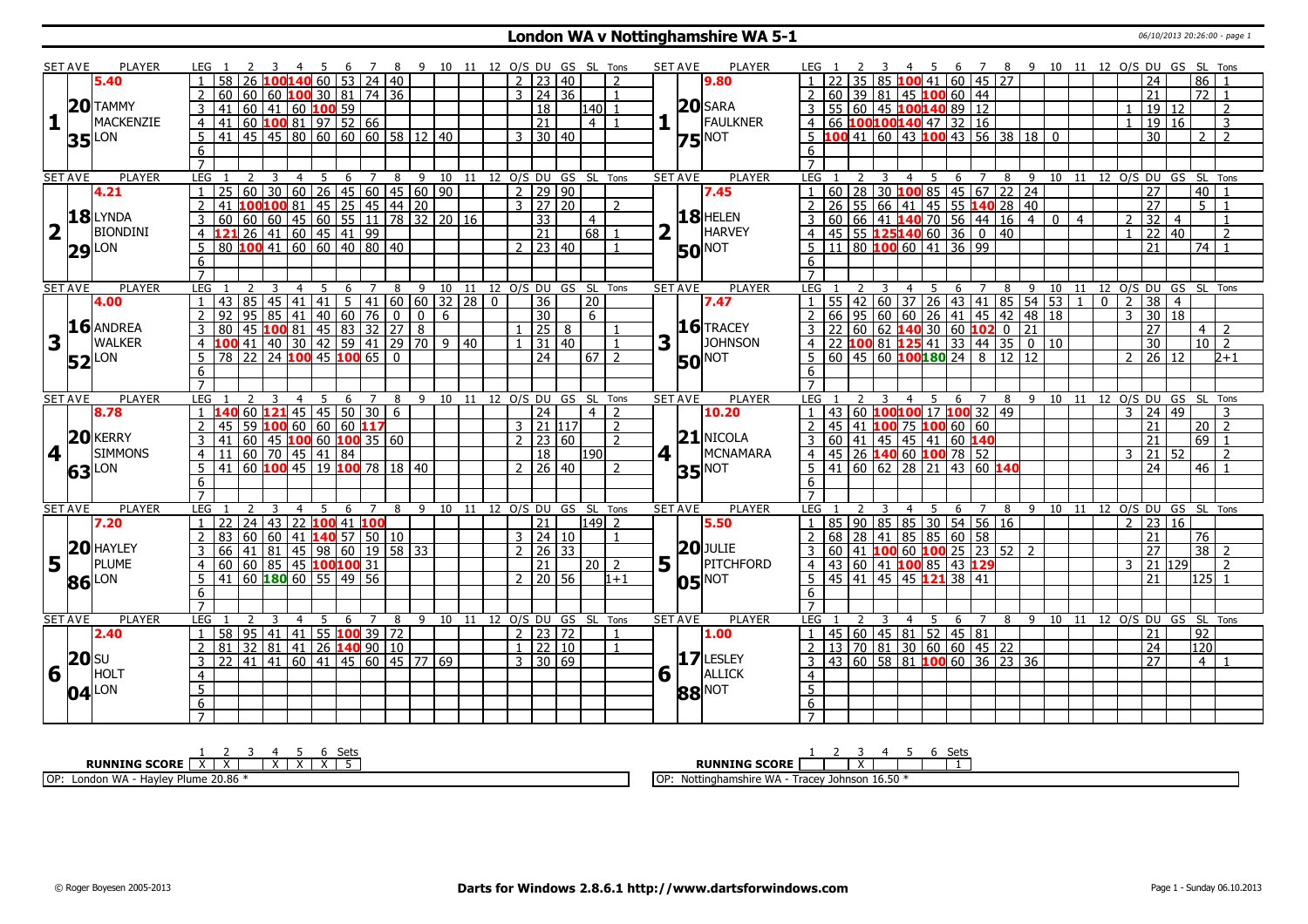## **London WA**

# **Nottinghamshire WA**

| <b>PLAYER</b>          |  | <b>W/Liwonilost</b> | <b>AVE</b> |                  | TAVE POINTS DARTS TONS TON+1180 |     |  | TONS    | <b>IPLAYER</b>        |  | W/Liwonilost | <b>AVE</b> |         | <b>TAVE POINTS DARTS TONS TON+ 180</b> |     |    |     | TONS     |
|------------------------|--|---------------------|------------|------------------|---------------------------------|-----|--|---------|-----------------------|--|--------------|------------|---------|----------------------------------------|-----|----|-----|----------|
| <b>Tammy MacKenzie</b> |  |                     | 20.35      | $5.40^{\circ}$   | 2361                            | 116 |  | $5 + 1$ | lSara Faulkner        |  |              | 20.75      | 9.80    | 2345                                   | 113 |    |     | $9+0$    |
| Lynda Biondini         |  |                     | 18.29      | 4.21             | 2433                            | 133 |  | 4+ւ     | Helen Harvev          |  |              | 18.50      | 7.45    | 2386                                   | 129 |    |     | $6 + 0$  |
| Andrea Walker          |  |                     | 16.52      | 4.00             | 2412                            | 146 |  | $4 + 0$ | <b>Tracev Johnson</b> |  |              | 16.50      | $-47$   | 2491                                   | 151 |    |     | $6+1$    |
| <b>Kerry Simmons</b>   |  |                     | 20.63      | 8.78             | 2311                            | 112 |  |         | Nicola McNamara       |  |              |            | 10.20   | 2370                                   | 111 |    |     | $9 + 0$  |
| <b>Hayley Plume</b>    |  |                     | 20.86'     | 7.20.            | 23361                           | 112 |  |         | Julie Pitchford       |  |              | 20.05      | ا 50. د | 2266                                   | 113 |    | 0 I |          |
| <b>Su Holt</b>         |  |                     | 20.04      | $2.40^{\degree}$ | 1503                            |     |  |         | <b>Lesley Allick</b>  |  |              | 17.88      | 1.001   | 1287                                   |     |    | 0 L |          |
| <b>TOTALS</b>          |  |                     | 19.24      |                  | 133561                          | 694 |  | $29+$   | <b>I</b> TOTALS       |  |              | 19.08      |         | 13145                                  | 689 | 26 |     | $36 + 1$ |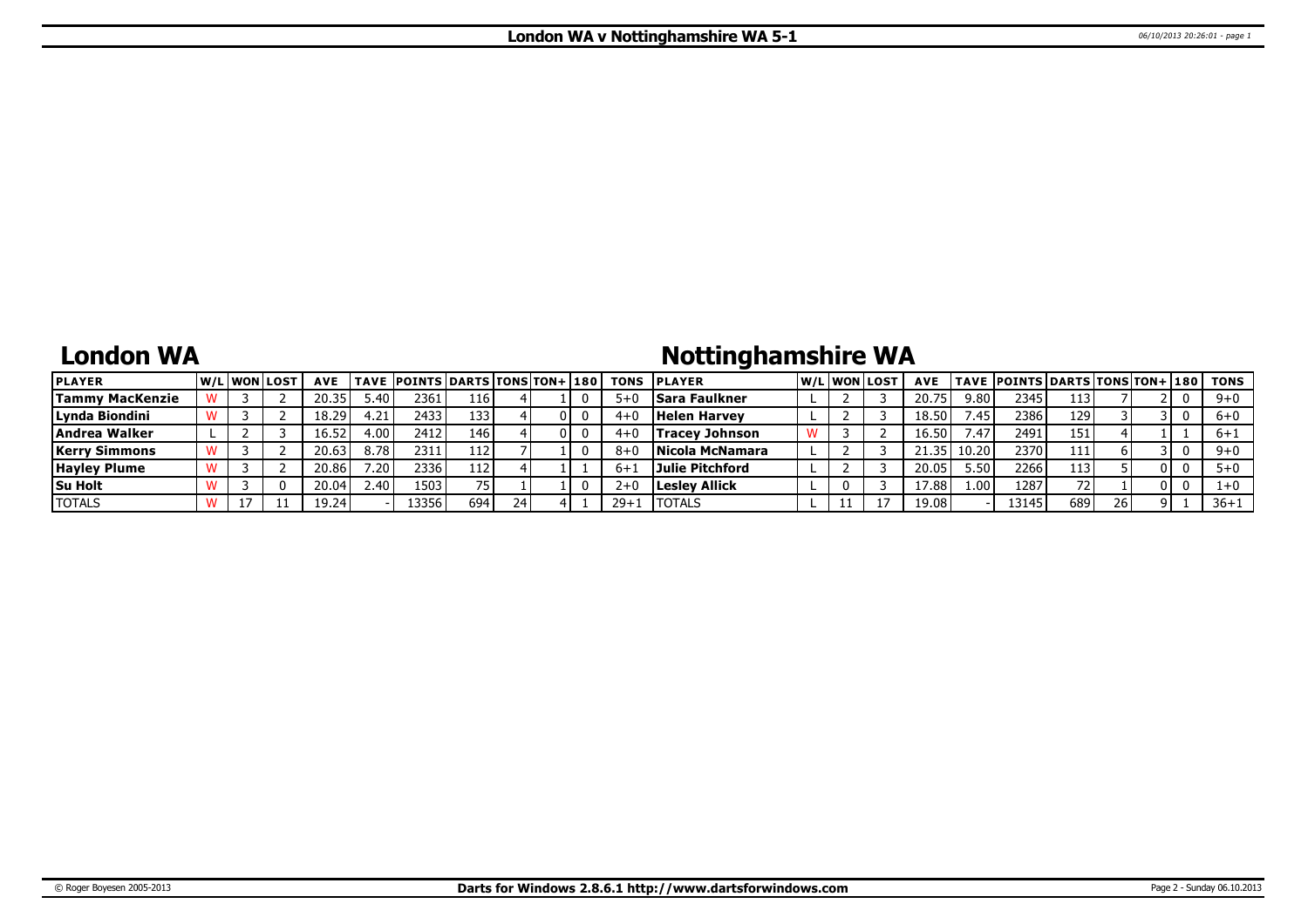#### **London MB v Nottinghamshire MB 8-4** 06/10/2013 20:25:40 - page 1

|                                   | SET AVE        | PLAYER              |                     | LEG 1                                               |                |                         |                                                                       |                |                |     |                |                |   |                          |                               |  |  |                          |                    | 6 7 8 9 10 11 12 O/S DU GS SL Tons     |                | SET AVE               | PLAYER                   |                 |                                |   |                |                |                                                                                                      |                                 |  |             |  |                     | 4 5 6 7 8 9 10 11 12 O/S DU GS SL Tons |                 |                 |                                          |  |
|-----------------------------------|----------------|---------------------|---------------------|-----------------------------------------------------|----------------|-------------------------|-----------------------------------------------------------------------|----------------|----------------|-----|----------------|----------------|---|--------------------------|-------------------------------|--|--|--------------------------|--------------------|----------------------------------------|----------------|-----------------------|--------------------------|-----------------|--------------------------------|---|----------------|----------------|------------------------------------------------------------------------------------------------------|---------------------------------|--|-------------|--|---------------------|----------------------------------------|-----------------|-----------------|------------------------------------------|--|
|                                   |                | 6.26                |                     | 41                                                  |                |                         | $\overline{85}$                                                       |                | 44 82          |     |                |                |   |                          |                               |  |  | $\overline{15}$          | $124$ 1            |                                        |                |                       | 5.40                     |                 |                                |   |                |                | 140 60 100 83 20                                                                                     |                                 |  |             |  |                     | 18                                     | 20              |                 |                                          |  |
|                                   |                |                     | 2                   |                                                     |                |                         | 58 100 58 55 140 90                                                   |                |                |     |                |                |   |                          |                               |  |  | 3   18   90              |                    | $\overline{2}$                         |                |                       |                          | <sup>2</sup>    | 58 80 100 87 100               |   |                |                |                                                                                                      |                                 |  |             |  |                     | $\overline{15}$                        |                 |                 | 76   2                                   |  |
|                                   |                | $21$ JIMMY          | $\overline{3}$      |                                                     |                |                         | 58 121 45 140 26 51 20                                                |                |                |     |                |                |   |                          |                               |  |  | $\overline{21}$          |                    | 40   2                                 |                |                       | 22 ANDREW                | $\overline{3}$  |                                |   |                |                |                                                                                                      |                                 |  |             |  |                     | $\overline{22}$                        | $\overline{36}$ |                 | $\overline{1}$                           |  |
| 1                                 |                | FOSTER              | $\overline{4}$      |                                                     |                |                         |                                                                       |                |                |     |                |                |   |                          | 41 81 60 31 96 21 33 28 54 40 |  |  | $\overline{30}$          | $\overline{16}$    |                                        |                |                       | KERR                     | $\overline{4}$  |                                |   |                |                | 45 43 60 60 60 100 97 36<br>26 40 15 59 40 47 61 60 85 68                                            |                                 |  |             |  |                     | $3 \mid 30 \mid 68$                    |                 |                 |                                          |  |
|                                   |                | LON                 | $5\overline{)}$     |                                                     |                |                         |                                                                       |                |                |     |                |                |   |                          |                               |  |  |                          |                    |                                        |                |                       |                          | 5               |                                |   |                |                |                                                                                                      |                                 |  |             |  |                     |                                        |                 |                 |                                          |  |
|                                   | 71             |                     | 6                   |                                                     |                |                         |                                                                       |                |                |     |                |                |   |                          |                               |  |  |                          |                    |                                        |                |                       | <b>68</b> <sup>NOT</sup> | 6               |                                |   |                |                |                                                                                                      |                                 |  |             |  |                     |                                        |                 |                 |                                          |  |
|                                   |                |                     | $\overline{7}$      |                                                     |                |                         |                                                                       |                |                |     |                |                |   |                          |                               |  |  |                          |                    |                                        |                |                       |                          |                 |                                |   |                |                |                                                                                                      |                                 |  |             |  |                     |                                        |                 |                 |                                          |  |
|                                   | <b>SET AVE</b> | <b>PLAYER</b>       | <b>LEG</b>          |                                                     | 2              | $\overline{\mathbf{3}}$ |                                                                       |                |                |     |                |                |   |                          |                               |  |  |                          |                    | 4 5 6 7 8 9 10 11 12 O/S DU GS SL Tons | <b>SET AVE</b> |                       | <b>PLAYER</b>            | LEG 1           | $\overline{2}$                 |   |                |                |                                                                                                      |                                 |  |             |  |                     |                                        |                 |                 |                                          |  |
|                                   |                | 9.17                |                     | 1 100 60 60 100 85 56 40                            |                |                         |                                                                       |                |                |     |                |                |   |                          |                               |  |  | $2$   20   40            |                    | 2                                      |                |                       | 2.40                     |                 |                                |   |                |                | 1 81 49 40 85 41 85                                                                                  |                                 |  |             |  |                     | $\overline{18}$                        |                 | 120             | 3 4 5 6 7 8 9 10 11 12 O/S DU GS SL Tons |  |
|                                   |                |                     |                     |                                                     |                |                         |                                                                       |                |                |     |                |                |   |                          |                               |  |  | 3   18   157             |                    |                                        |                |                       |                          |                 |                                |   |                |                | 85 100 26 140 98 42                                                                                  |                                 |  |             |  |                     |                                        |                 |                 | $\overline{z}$                           |  |
|                                   |                | 30 ROBBIE           | $\sqrt{2}$          | 60 43 41 60 140157<br>81 140 123 157                |                |                         |                                                                       |                |                |     |                |                |   |                          |                               |  |  |                          |                    | 2                                      |                |                       | $24$ NEIL                |                 |                                |   |                |                |                                                                                                      |                                 |  |             |  |                     | 18                                     |                 | 10 <sup>1</sup> |                                          |  |
|                                   |                | <b>HAIN</b>         | $\overline{3}$      |                                                     |                |                         |                                                                       |                |                |     |                |                |   |                          |                               |  |  | $3 \mid 12 \mid 157$     |                    | 3                                      |                |                       | LAWTON                   | $\overline{3}$  | 858183                         |   |                |                |                                                                                                      |                                 |  |             |  |                     | 9                                      |                 | 252             |                                          |  |
|                                   | $2\lceil$      |                     | $\overline{4}$      |                                                     |                |                         |                                                                       |                |                |     |                |                |   |                          |                               |  |  |                          |                    |                                        |                |                       |                          | $\overline{4}$  |                                |   |                |                |                                                                                                      |                                 |  |             |  |                     |                                        |                 |                 |                                          |  |
|                                   |                | $06$ <sup>LON</sup> | $\overline{5}$      |                                                     |                |                         |                                                                       |                |                |     |                |                |   |                          |                               |  |  |                          |                    |                                        |                |                       | <b>91 NOT</b>            | $\overline{5}$  |                                |   |                |                |                                                                                                      |                                 |  |             |  |                     |                                        |                 |                 |                                          |  |
|                                   |                |                     | 6                   |                                                     |                |                         |                                                                       |                |                |     |                |                |   |                          |                               |  |  |                          |                    |                                        |                |                       |                          | 6               |                                |   |                |                |                                                                                                      |                                 |  |             |  |                     |                                        |                 |                 |                                          |  |
|                                   |                |                     | $\overline{7}$      |                                                     |                |                         |                                                                       |                |                |     |                |                |   |                          |                               |  |  |                          |                    |                                        |                |                       |                          | $\overline{7}$  |                                |   |                |                |                                                                                                      |                                 |  |             |  |                     |                                        |                 |                 |                                          |  |
|                                   | <b>SET AVE</b> | <b>PLAYER</b>       | <b>LEG</b>          |                                                     |                |                         | 3                                                                     | $\overline{4}$ | $\overline{5}$ | 6   |                | $\overline{z}$ | 8 |                          |                               |  |  |                          |                    | 9 10 11 12 O/S DU GS SL Tons           |                | <b>SET AVE</b>        | <b>PLAYER</b>            | LEG             |                                | 3 |                |                | 4 5 6                                                                                                |                                 |  | 7 8 9 10 11 |  |                     |                                        |                 |                 | 12 O/S DU GS SL Tons                     |  |
|                                   |                | 5.19                | -1                  | 43                                                  |                |                         | 34 45 <b>140</b> 80 60 67 32<br>45 <b>100</b> 85 64 <b>142</b>        |                |                |     |                |                |   |                          |                               |  |  | $1 \mid 22 \mid 32$      |                    |                                        |                |                       | 4.40                     |                 |                                |   |                |                | 1 <b>100140100</b> 60 60 9 16 0<br>2 2 2 24 41 60 83                                                 |                                 |  |             |  |                     | 24                                     |                 | 16              | $\overline{3}$                           |  |
|                                   |                |                     | 2                   | $\overline{65}$                                     |                |                         |                                                                       |                |                |     |                |                |   |                          |                               |  |  | 3   18   142             |                    | $\overline{z}$                         |                |                       |                          |                 |                                |   |                |                |                                                                                                      |                                 |  |             |  |                     | $\overline{15}$                        |                 | 271             |                                          |  |
|                                   |                | $25$ STUART         | $\mathbf{3}$        | $95$ 95 40 137 94 40                                |                |                         |                                                                       |                |                |     |                |                |   |                          |                               |  |  | 3   18   40              |                    | $\mathbf{1}$                           |                |                       | $18$ WES                 |                 |                                |   |                |                | 85 100 26 45 60 45                                                                                   |                                 |  |             |  |                     | $\overline{18}$                        |                 | 140             | $\overline{1}$                           |  |
| $\mathbf{3}$                      | Lτ             | PATT                | $\overline{4}$      |                                                     |                |                         |                                                                       |                |                |     |                |                |   |                          |                               |  |  |                          |                    |                                        | 3              |                       | DEAN                     | $\overline{4}$  |                                |   |                |                |                                                                                                      |                                 |  |             |  |                     |                                        |                 |                 |                                          |  |
|                                   |                | <b>91</b> LON       | $\overline{5}$      |                                                     |                |                         |                                                                       |                |                |     |                |                |   |                          |                               |  |  |                          |                    |                                        |                |                       | <b>88 NOT</b>            | $\overline{5}$  |                                |   |                |                |                                                                                                      |                                 |  |             |  |                     |                                        |                 |                 |                                          |  |
|                                   |                |                     | 6                   |                                                     |                |                         |                                                                       |                |                |     |                |                |   |                          |                               |  |  |                          |                    |                                        |                |                       |                          | 6               |                                |   |                |                |                                                                                                      |                                 |  |             |  |                     |                                        |                 |                 |                                          |  |
|                                   |                |                     | $\overline{7}$      |                                                     |                |                         |                                                                       |                |                |     |                |                |   |                          |                               |  |  |                          |                    |                                        |                |                       |                          |                 |                                |   |                |                |                                                                                                      |                                 |  |             |  |                     |                                        |                 |                 |                                          |  |
| <b>SET AVE</b>                    |                | <b>PLAYER</b>       | <b>LEG</b>          |                                                     |                |                         |                                                                       | 4              | -5             | 6   |                |                | 8 |                          |                               |  |  |                          |                    | 9 10 11 12 O/S DU GS SL Tons           |                | <b>SET AVE</b>        | <b>PLAYER</b>            | LEG             |                                |   | 4              | - 5            | 6                                                                                                    |                                 |  |             |  |                     |                                        |                 |                 | 8 9 10 11 12 O/S DU GS SL Tons           |  |
|                                   |                |                     |                     |                                                     |                |                         |                                                                       |                |                |     |                |                |   |                          |                               |  |  |                          |                    |                                        |                |                       |                          |                 |                                |   |                |                |                                                                                                      |                                 |  |             |  |                     |                                        |                 |                 |                                          |  |
|                                   |                | 5.40                | $\overline{1}$      |                                                     |                |                         |                                                                       |                |                |     |                |                |   |                          |                               |  |  | 24                       |                    | 14   2                                 |                |                       | 9.40                     |                 |                                |   |                |                |                                                                                                      |                                 |  |             |  | $3 \mid 24 \mid 78$ |                                        |                 |                 |                                          |  |
|                                   |                |                     | 2                   | 45 15 100 40 80 100 93 14<br>30 26 100 59 100 42 44 |                |                         |                                                                       |                |                |     |                |                |   |                          |                               |  |  | 21                       | 100 <sub>1</sub>   |                                        |                |                       |                          | $\overline{2}$  |                                |   |                |                |                                                                                                      | 00 66 <b>100</b> 40 45 28 84 78 |  |             |  |                     | 22                                     | $\mathsf{R}$    |                 | $\overline{2}$                           |  |
|                                   |                | $21$ STEVEN         |                     |                                                     |                |                         |                                                                       |                |                |     |                |                |   |                          |                               |  |  | $2 \mid 20 \mid 40$      |                    |                                        |                |                       | $25$ <sup>THOMAS</sup>   |                 |                                |   |                |                |                                                                                                      |                                 |  |             |  |                     | 18                                     |                 |                 | $20$   2                                 |  |
| 4                                 |                | FERGUSON            |                     |                                                     |                |                         |                                                                       |                |                |     |                |                |   |                          |                               |  |  | 12                       | 247                |                                        |                | 4 1                   | ALLIES                   |                 |                                |   |                |                | $\frac{1}{3}$ $\frac{140}{140}$ $\frac{41}{140}$ $\frac{28}{140}$ $\frac{55}{140}$ $\frac{140}{135}$ |                                 |  |             |  |                     | $2 \mid 14 \mid 35$                    |                 |                 | $\overline{2}$                           |  |
|                                   |                |                     | 5 <sup>5</sup>      |                                                     |                |                         |                                                                       |                |                |     |                |                |   |                          |                               |  |  |                          |                    |                                        |                |                       |                          | 5 <sup>5</sup>  |                                |   |                |                |                                                                                                      |                                 |  |             |  |                     |                                        |                 |                 |                                          |  |
|                                   |                | $34$ <sup>LON</sup> | 6                   |                                                     |                |                         |                                                                       |                |                |     |                |                |   |                          |                               |  |  |                          |                    |                                        |                |                       | <b>44</b> <sup>NOT</sup> | $6\overline{6}$ |                                |   |                |                |                                                                                                      |                                 |  |             |  |                     |                                        |                 |                 |                                          |  |
|                                   |                |                     | $\overline{7}$      |                                                     |                |                         |                                                                       |                |                |     |                |                |   |                          |                               |  |  |                          |                    |                                        |                |                       |                          | $\overline{7}$  |                                |   |                |                |                                                                                                      |                                 |  |             |  |                     |                                        |                 |                 |                                          |  |
|                                   | <b>SET AVE</b> | PLAYER              | <b>LEG</b>          |                                                     | $\overline{2}$ |                         | $\overline{3}$                                                        | $\overline{4}$ | 5              | 6   | $\overline{7}$ |                |   |                          |                               |  |  |                          |                    | 8 9 10 11 12 0/S DU GS SL Tons         | <b>SET AVE</b> |                       | <b>PLAYER</b>            | <b>LEG</b>      |                                | 3 | $\overline{4}$ | $\overline{5}$ |                                                                                                      |                                 |  |             |  |                     |                                        |                 |                 | 6 7 8 9 10 11 12 0/S DU GS SL Tons       |  |
|                                   |                | 4.61                |                     | $1\overline{140}$ 27                                |                |                         | 5   85   55   85   78                                                 |                |                |     |                |                |   |                          |                               |  |  | $\overline{21}$          | $\vert 26 \vert 1$ |                                        |                |                       | 4.41                     |                 |                                |   |                |                | $1   85   45   85   60   80   90   36   20$                                                          |                                 |  |             |  |                     | $1$   22   20                          |                 |                 |                                          |  |
|                                   |                |                     | 2 <sup>1</sup>      | l 11                                                |                |                         |                                                                       |                |                |     |                |                |   | 26 38 100 81 35 22 60 26 |                               |  |  | 27                       | 102                | $\overline{1}$                         |                |                       |                          |                 |                                |   |                |                | 2 <b>100</b> 66 60 80 60 <b>110</b> 17 0 8                                                           |                                 |  |             |  |                     | $3 \mid 27$                            | 8               |                 | $\overline{2}$                           |  |
|                                   |                | <b>MATT</b>         | $\overline{3}$      | 81                                                  | $7^{\circ}$    |                         | 100 85 121 79                                                         |                |                |     |                |                |   |                          |                               |  |  | 18                       | l 28 l             | -2                                     |                |                       | $21$ MELVYN              |                 |                                |   |                |                | $3   60   40   60   100   60   131   50$                                                             |                                 |  |             |  |                     | $2 \mid 20 \mid 50$                    |                 |                 | $\overline{\phantom{a}}$                 |  |
|                                   |                | WINZAR              | $\overline{4}$      |                                                     |                |                         |                                                                       |                |                |     |                |                |   |                          |                               |  |  |                          |                    |                                        |                |                       | HOPKINS                  | $\overline{4}$  |                                |   |                |                |                                                                                                      |                                 |  |             |  |                     |                                        |                 |                 |                                          |  |
|                                   |                |                     | 5                   |                                                     |                |                         |                                                                       |                |                |     |                |                |   |                          |                               |  |  |                          |                    |                                        |                | $5\vert$ <sup>T</sup> |                          | $5\overline{5}$ |                                |   |                |                |                                                                                                      |                                 |  |             |  |                     |                                        |                 |                 |                                          |  |
|                                   |                | 41 LON              | 6                   |                                                     |                |                         |                                                                       |                |                |     |                |                |   |                          |                               |  |  |                          |                    |                                        |                |                       | <b>78</b> <sup>NOT</sup> | 6               |                                |   |                |                |                                                                                                      |                                 |  |             |  |                     |                                        |                 |                 |                                          |  |
|                                   |                |                     | $\overline{7}$      |                                                     |                |                         |                                                                       |                |                |     |                |                |   |                          |                               |  |  |                          |                    |                                        |                |                       |                          | $\overline{7}$  |                                |   |                |                |                                                                                                      |                                 |  |             |  |                     |                                        |                 |                 |                                          |  |
|                                   | <b>SET AVE</b> | PLAYER              | <b>LEG</b>          |                                                     |                |                         | 3                                                                     | 4              | -5             | - 6 | 7              |                | 8 |                          |                               |  |  |                          |                    | 9 10 11 12 O/S DU GS SL Tons           |                | <b>SET AVE</b>        | <b>PLAYER</b>            | LEG             |                                |   | 4              | -5             | -6                                                                                                   |                                 |  |             |  |                     |                                        |                 |                 | 7 8 9 10 11 12 O/S DU GS SL Tons         |  |
|                                   |                | 8.15                | $\overline{1}$      |                                                     |                |                         |                                                                       |                |                |     |                |                |   | $0 \mid 30$              |                               |  |  | $1 \mid 25 \mid 30$      |                    | $\mathbf{1}$                           |                |                       | 6.49                     |                 |                                |   |                |                |                                                                                                      |                                 |  |             |  |                     | 24                                     |                 | 25              |                                          |  |
|                                   |                |                     | 2                   | 60                                                  |                |                         |                                                                       |                |                |     |                |                |   |                          |                               |  |  | $\overline{24}$          | 40                 |                                        |                |                       |                          |                 |                                |   |                |                |                                                                                                      |                                 |  |             |  |                     | 25                                     | 8               |                 | $1 + 1$                                  |  |
|                                   |                | $22$ TOMMY          | $\overline{3}$      |                                                     |                |                         | 96   26   26   59   42   82   0<br>  86   31   65   99   30   58   32 |                |                |     |                |                |   |                          |                               |  |  | $3 \mid 21 \mid 56 \mid$ |                    | $\overline{z}$                         |                |                       | $21$ MICK                | 3               |                                |   |                |                | 45 60 85 95 43 60 45 43<br>60 <b>180</b> 43 60 30 26 70 24 8                                         |                                 |  |             |  |                     | $\overline{18}$                        |                 | 141             |                                          |  |
|                                   |                | SANWELL             | $\overline{4}$      | 60 100 100 55 83 47 56<br>41                        |                |                         |                                                                       |                |                |     |                |                |   |                          |                               |  |  | $\overline{15}$          |                    |                                        |                |                       | PITCHFORD                | $\overline{4}$  |                                |   |                |                | 28 81 85 26 85 55                                                                                    |                                 |  |             |  | 3                   |                                        | 54              |                 | 3                                        |  |
| $15\frac{ 20 }{4}$<br>$6\sqrt{ }$ |                |                     |                     |                                                     |                |                         | 57 100 45 100                                                         |                |                |     |                |                |   |                          |                               |  |  |                          | $ 158 $ 2          | $\overline{z}$                         |                | $6\sqrt{ }$           |                          |                 |                                |   |                |                | 60 121 43 100123 54                                                                                  |                                 |  |             |  |                     | 18                                     |                 |                 |                                          |  |
|                                   |                | $62$ <sup>LON</sup> | 5                   | $\frac{1}{40}$ 140135 42 60 84                      |                |                         |                                                                       |                |                |     |                |                |   |                          |                               |  |  | 2   17   84              |                    |                                        |                |                       | $71$ <sup>NOT</sup>      |                 | $\overline{5}$ 85 125 38 25 60 |   |                |                |                                                                                                      |                                 |  |             |  |                     | $\overline{15}$                        |                 | $168$ 1         |                                          |  |
|                                   |                |                     | 6<br>$\overline{7}$ |                                                     |                |                         |                                                                       |                |                |     |                |                |   |                          |                               |  |  |                          |                    |                                        |                |                       |                          | 6               |                                |   |                |                |                                                                                                      |                                 |  |             |  |                     |                                        |                 |                 |                                          |  |

**RUNNING SCORE**  $\begin{array}{|c|c|c|c|c|}\n\hline\n & 2 & 3 & 4 & 5 & 6 & \text{Sets} \\
\hline\n\end{array}$ 

**RUNNING SCORE**  $\begin{array}{|c|c|c|c|c|}\n\hline\n\textbf{1} & \textbf{2} & \textbf{3} & \textbf{4} & \textbf{5} & \textbf{6} & \textbf{Sets} \\
\hline\n\textbf{5} & \textbf{5} & \textbf{7} & \textbf{8} & \textbf{1} & \textbf{1} & \textbf{1} & \textbf{1} & \textbf{1} & \textbf{1} \\
\hline\n\textbf{6} & \textbf{7} & \textbf{8} & \textbf{1} & \textbf{1} & \textbf{1} & \textbf{1} & \textbf{1} &$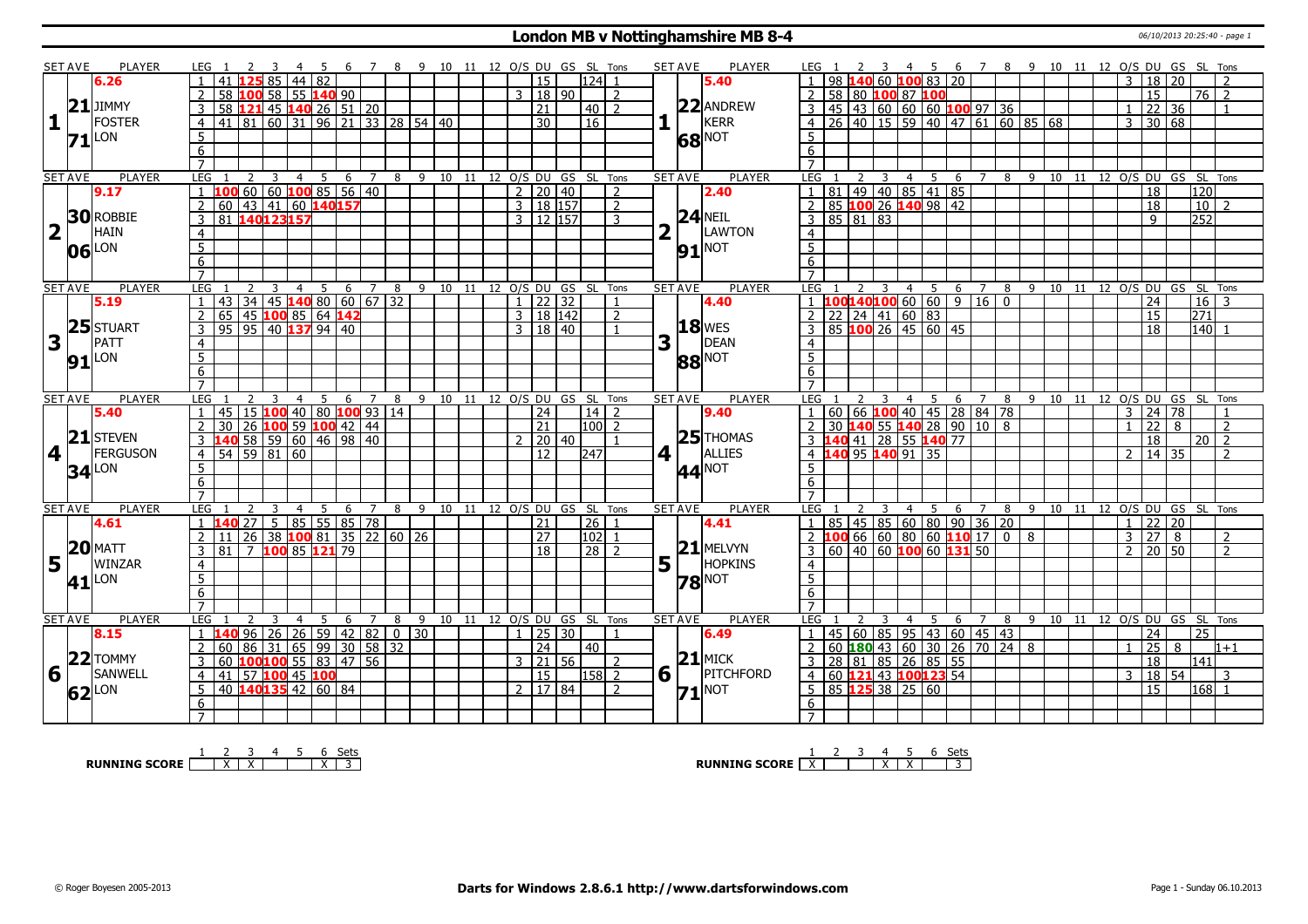#### **London MB v Nottinghamshire MB 8-4** 06/10/2013 20:25:40 - page 2

|                         | <b>SET AVE</b>      | PLAYER        | LEG <sub>1</sub>     |                | $-4$                                         | 5                                |     |                |   |               |       |              |                      | 6 7 8 9 10 11 12 O/S DU GS SL Tons | <b>SET AVE</b>                        | <b>PLAYER</b>            | LEG 1                                                                                                                            | $-4$                                 |                      |                |     |                 |       |                | 5 6 7 8 9 10 11 12 O/S DU GS SL Tons |                     |                |
|-------------------------|---------------------|---------------|----------------------|----------------|----------------------------------------------|----------------------------------|-----|----------------|---|---------------|-------|--------------|----------------------|------------------------------------|---------------------------------------|--------------------------|----------------------------------------------------------------------------------------------------------------------------------|--------------------------------------|----------------------|----------------|-----|-----------------|-------|----------------|--------------------------------------|---------------------|----------------|
|                         |                     | 6.66          | $\overline{1}$       |                | 86 100 59 100 55 101                         |                                  |     |                |   |               |       |              | $3 \mid 18 \mid 101$ | 3                                  |                                       | 5.75                     | 60   60   41   100   43   140                                                                                                    |                                      |                      |                |     |                 |       |                | 18                                   | $57$   2            |                |
|                         |                     |               |                      |                | 2 $\sqrt{125}$ 32 60 $\sqrt{100}$ 20 96 68   |                                  |     |                |   |               |       |              | 3   21   68          | 2                                  |                                       |                          | $2\;121$                                                                                                                         | 66 32 44 84 114                      |                      |                |     |                 |       |                | 18                                   | 40                  | $\overline{2}$ |
|                         |                     | $26$ SCOTT    |                      |                | $3 \mid 92 \mid 59$ 140 66 58 86             |                                  |     |                |   |               |       |              | 3   18   86          | $\mathbf{1}$                       |                                       | $23$ BRIAN               | $\sqrt{22}$ 41 <b>100</b> 41 36 97                                                                                               |                                      |                      |                |     |                 |       |                | 18                                   | $164$ 1             |                |
| $\overline{\mathbf{z}}$ |                     | <b>ARTISS</b> | $\overline{4}$       |                |                                              |                                  |     |                |   |               |       |              |                      |                                    | 7                                     | KIRK                     | $\overline{4}$                                                                                                                   |                                      |                      |                |     |                 |       |                |                                      |                     |                |
|                         |                     |               |                      |                |                                              |                                  |     |                |   |               |       |              |                      |                                    |                                       |                          | 5                                                                                                                                |                                      |                      |                |     |                 |       |                |                                      |                     |                |
|                         | 37                  | LON           | 5                    |                |                                              |                                  |     |                |   |               |       |              |                      |                                    |                                       | $ 00 $ NOT               |                                                                                                                                  |                                      |                      |                |     |                 |       |                |                                      |                     |                |
|                         |                     |               | 6                    |                |                                              |                                  |     |                |   |               |       |              |                      |                                    |                                       |                          | 6                                                                                                                                |                                      |                      |                |     |                 |       |                |                                      |                     |                |
|                         |                     |               | $\overline{7}$       |                |                                              |                                  |     |                |   |               |       |              |                      |                                    |                                       |                          |                                                                                                                                  |                                      |                      |                |     |                 |       |                |                                      |                     |                |
|                         | <b>SET AVE</b>      | <b>PLAYER</b> | LEG                  | $\overline{2}$ | 3                                            | - 5<br>$\overline{4}$            | 6   | 7              | 8 |               |       |              |                      | 9 10 11 12 O/S DU GS SL Tons       | <b>SET AVE</b>                        | <b>PLAYER</b>            | LEG<br>3                                                                                                                         | 4 5                                  | 6                    |                | 8 9 |                 |       |                | 10 11 12 O/S DU GS SL Tons           |                     |                |
|                         |                     | 7.80          | 85<br>$\overline{1}$ |                | 85 54 60 42 60 75 40                         |                                  |     |                |   |               |       | $\mathbf{1}$ | 22 40                |                                    |                                       | 6.75                     | 28 85 28 95 60 85 40<br>59 43 <b>135100</b> 66 58 40                                                                             |                                      |                      |                |     |                 |       |                | 21                                   | 80                  |                |
|                         |                     |               | 2                    |                | $65$ 60 57 82 81 140                         |                                  |     |                |   |               |       |              | 18                   | 16 1                               |                                       |                          |                                                                                                                                  |                                      |                      |                |     |                 |       | $\mathbf{1}$   | 19 40                                |                     | $\mathcal{L}$  |
|                         | $22$ LEE            |               |                      |                | 3 140100100 43 87 31                         |                                  |     |                |   |               |       |              | $2 \mid 17 \mid 31$  | 3                                  |                                       | $22$ GRAHAM              | 60 <b>100</b> 41 45 65<br>3                                                                                                      |                                      |                      |                |     |                 |       |                | $\overline{15}$                      | $190$ 1             |                |
|                         | $8\sqrt{1}$         | <b>COCKS</b>  |                      |                | 4   45   60   48   26   100   65             |                                  |     |                |   |               |       |              | $\sqrt{18}$          | 157 1                              | $\mathbf{8}$ $\overline{\phantom{0}}$ | <b>COOK</b>              | $ 83 $ 45 90 <b>100100</b> 43 40<br>$\overline{4}$                                                                               |                                      |                      |                |     |                 |       | $\overline{2}$ | 20                                   | $ 40\rangle$        | 2              |
|                         | 71                  | LON           | 5 <sup>5</sup>       |                | $60   45   42   81$ 100100 37 2 18           |                                  |     |                |   |               |       |              | $\overline{27}$      | $16 \mid 2$                        |                                       | $35$ <sup>NOT</sup>      | $99 \mid 38 \mid 60 \mid 44$ 140 42 38 20 20<br>5                                                                                |                                      |                      |                |     |                 |       | $\overline{1}$ | 25                                   | $\overline{20}$     | $\overline{1}$ |
|                         |                     |               | 6                    |                |                                              |                                  |     |                |   |               |       |              |                      |                                    |                                       |                          | 6                                                                                                                                |                                      |                      |                |     |                 |       |                |                                      |                     |                |
|                         |                     |               | $\overline{7}$       |                |                                              |                                  |     |                |   |               |       |              |                      |                                    |                                       |                          | $\overline{7}$                                                                                                                   |                                      |                      |                |     |                 |       |                |                                      |                     |                |
|                         | <b>SET AVE</b>      | PLAYER        | LEG                  | 2              | $\overline{3}$                               | $\overline{4}$<br>5              |     |                |   |               |       |              |                      | 6 7 8 9 10 11 12 O/S DU GS SL Tons | <b>SET AVE</b>                        | PLAYER                   | LEG <sub>1</sub><br>$\overline{3}$                                                                                               | 4 5                                  | 6 7                  |                |     |                 |       |                | 8 9 10 11 12 O/S DU GS SL Tons       |                     |                |
|                         |                     | 9.54          |                      |                | 1 100 66 95 140 100                          |                                  |     |                |   |               |       |              | $3 \mid 15 \mid 100$ | 3                                  |                                       | 2.80                     | 60 26 80 180 49                                                                                                                  |                                      |                      |                |     |                 |       |                | 15                                   | $106 1+1$           |                |
|                         |                     |               |                      |                | $2 \mid 26 \mid 60 \mid 60$ 134 91 90 40     |                                  |     |                |   |               |       |              | 1   19   40          | $\overline{1}$                     |                                       |                          | 45 100 49 85 44 26<br>$\overline{2}$                                                                                             |                                      |                      |                |     |                 |       |                | $\overline{18}$                      | $152$ 1             |                |
|                         |                     | $26$ HENRY    | 3                    |                | 24 36 26 100 41 26 96 46                     |                                  |     |                |   |               |       |              | 24                   | $106$   1                          |                                       | $20$ MARK                | $60$   55   60   81   42   46   59   89   9                                                                                      |                                      |                      |                |     |                 |       | 2              | $26 \mid 9$                          |                     |                |
| $\overline{9}$          |                     | <b>MURPHY</b> | $\overline{4}$       |                | 49 100 140 140 72                            |                                  |     |                |   |               |       | 3            | 15 72                | 3                                  | $9^{1}$                               | <b>LIMB</b>              | $66$ 60 45 40<br>4                                                                                                               |                                      |                      |                |     |                 |       |                | 12                                   | 290I                |                |
|                         | 00                  | LON           | 5                    |                |                                              |                                  |     |                |   |               |       |              |                      |                                    |                                       | <b>51</b> <sup>NOT</sup> | $5\overline{5}$                                                                                                                  |                                      |                      |                |     |                 |       |                |                                      |                     |                |
|                         |                     |               | 6                    |                |                                              |                                  |     |                |   |               |       |              |                      |                                    |                                       |                          | 6                                                                                                                                |                                      |                      |                |     |                 |       |                |                                      |                     |                |
|                         |                     |               | $\overline{7}$       |                |                                              |                                  |     |                |   |               |       |              |                      |                                    |                                       |                          | $\overline{7}$                                                                                                                   |                                      |                      |                |     |                 |       |                |                                      |                     |                |
|                         | <b>SET AVE</b>      | PLAYER        | <b>LEG</b>           |                | $\overline{3}$                               | $\overline{4}$<br>5 <sup>5</sup> | 6   | $\overline{7}$ | 8 | $9 \t10 \t11$ |       |              |                      | 12 O/S DU GS SL Tons               | <b>SET AVE</b>                        | <b>PLAYER</b>            | LEG                                                                                                                              | $\overline{4}$<br>- 5                | 6<br>$7\overline{ }$ | 8              | 9   | 10              | 11    |                | 12 O/S DU GS SL Tons                 |                     |                |
|                         |                     | 7.44          | $\overline{1}$       |                | 45 60 180 70 124 22                          |                                  |     |                |   |               |       |              | $16$ 22              | 2+1                                |                                       | 4.40                     | 45 100 70 45 30                                                                                                                  |                                      |                      |                |     |                 |       |                | 15                                   | 211                 |                |
|                         |                     |               | $\overline{2}$       |                | 60 140 100 100 85 16                         |                                  |     |                |   |               |       |              | 1   16   16          | 3                                  |                                       |                          |                                                                                                                                  |                                      |                      |                |     |                 |       |                | 18                                   | $\overline{78}$     |                |
|                         | 26                  | <b>DARREN</b> |                      |                | $3   45   100   22   45   41   85   84   79$ |                                  |     |                |   |               |       |              | $3 \mid 24 \mid 79$  | $\mathbf{1}$                       |                                       | $22$ RICHARD             | $\frac{2}{3}$ $\frac{100}{83}$ $\frac{60}{99}$ $\frac{95}{45}$ $\frac{60}{60}$ $\frac{59}{59}$<br>3 83 <b>140100</b> 42 70 26 30 |                                      |                      |                |     |                 |       |                | 21                                   | $10$   2            |                |
| <b>10</b> LON           |                     | <b>IRVING</b> | $\overline{4}$       |                |                                              |                                  |     |                |   |               |       |              |                      |                                    | .OI 1                                 | <b>COOPER</b>            | $\overline{4}$                                                                                                                   |                                      |                      |                |     |                 |       |                |                                      |                     |                |
|                         | $84$ <sup>LON</sup> |               | $\overline{5}$       |                |                                              |                                  |     |                |   |               |       |              |                      |                                    |                                       | <b>30 NOT</b>            | $\overline{5}$                                                                                                                   |                                      |                      |                |     |                 |       |                |                                      |                     |                |
|                         |                     |               |                      |                |                                              |                                  |     |                |   |               |       |              |                      |                                    |                                       |                          |                                                                                                                                  |                                      |                      |                |     |                 |       |                |                                      |                     |                |
|                         |                     |               |                      |                |                                              |                                  |     |                |   |               |       |              |                      |                                    |                                       |                          |                                                                                                                                  |                                      |                      |                |     |                 |       |                |                                      |                     |                |
|                         |                     |               | 6                    |                |                                              |                                  |     |                |   |               |       |              |                      |                                    |                                       |                          | $6\overline{6}$<br>$\overline{7}$                                                                                                |                                      |                      |                |     |                 |       |                |                                      |                     |                |
|                         |                     |               | $\overline{7}$       |                |                                              |                                  |     |                |   |               |       |              |                      |                                    |                                       |                          |                                                                                                                                  |                                      |                      |                |     |                 |       |                |                                      |                     |                |
|                         | <b>SET AVE</b>      | <b>PLAYER</b> | LEG                  |                | $\overline{4}$                               | 5                                | - 6 | 7              | 8 |               |       |              |                      | 9 10 11 12 O/S DU GS SL Tons       | <b>SET AVE</b>                        | <b>PLAYER</b>            | LEG                                                                                                                              | - 5<br>4                             | -6<br>$\overline{7}$ | 8              | -9  | $10 \quad 11$   | 12    |                | O/S DU GS SL Tons                    |                     |                |
|                         |                     | 5.80          | 1 <sup>1</sup>       |                | 30 30 100 100 60 54 99 0                     |                                  |     |                |   |               |       |              | 24                   | $28$   2                           |                                       | 7.60                     | $66 60 60 85$ 140 80 6<br>1 <sup>1</sup>                                                                                         |                                      |                      | $\overline{2}$ | 2   |                 |       | 2              | 26                                   | 2                   |                |
|                         |                     |               |                      |                | 2 81 48 85 85 60 60 57 25                    |                                  |     |                |   |               |       |              | 3   24   25          |                                    |                                       |                          | 26 30 60 100 140 35 36<br>2                                                                                                      |                                      |                      |                |     |                 |       |                | 21                                   | $74$ $\overline{2}$ |                |
|                         | $21$ NICK           |               | 3                    |                | 60   41   44   55   140                      |                                  |     |                |   |               |       |              | 15                   | $ 161 $ 1                          |                                       | $21$ CHRIS               |                                                                                                                                  | $95 \mid 38 \mid 82 \mid 60 \mid 86$ |                      |                |     |                 |       | 3              | 18 86                                |                     |                |
| 11                      |                     | BUCKINGHAM    |                      |                | 4 <b>100</b> 45 60 45 41 41 99 54 16         |                                  |     |                |   |               |       |              | 25 16                |                                    | .1∣ ⊢                                 | HILL                     | 00.                                                                                                                              | 68 60 41 140 26 48 10                |                      |                |     |                 |       |                | 24                                   | 8                   | $\overline{z}$ |
|                         |                     |               | 5                    |                | $9$ 81 45 140 85 59 42 40                    |                                  |     |                |   |               |       |              | 22   40              |                                    |                                       | $32$ <sup>NOT</sup>      | 36 81 60 85 45 92 62 26                                                                                                          |                                      |                      |                |     |                 |       |                | 24                                   | $\overline{14}$     |                |
|                         | $05$ <sup>LON</sup> |               | 6                    |                |                                              |                                  |     |                |   |               |       |              |                      |                                    |                                       |                          | 6                                                                                                                                |                                      |                      |                |     |                 |       |                |                                      |                     |                |
|                         |                     |               | $\overline{7}$       |                |                                              |                                  |     |                |   |               |       |              |                      |                                    |                                       |                          | $\overline{7}$                                                                                                                   |                                      |                      |                |     |                 |       |                |                                      |                     |                |
|                         | <b>SET AVE</b>      | <b>PLAYER</b> | LEG                  |                |                                              | 4<br>5                           | 6   | 7              | 8 | 9<br>10       | $-11$ |              |                      | 12 O/S DU GS SL Tons               | <b>SET AVE</b>                        | <b>PLAYER</b>            | LEG<br>3                                                                                                                         | 4<br>-5                              | 6                    | 8              | -9  | 10 <sup>1</sup> | $-11$ |                | 12 O/S DU GS SL Tons                 |                     |                |
|                         |                     | 11.40         | 1   78               |                | $81$ 100 60 100 62 20                        |                                  |     |                |   |               |       |              | 3 21 20              | $\mathcal{L}$                      |                                       | 9.38                     | 30 60 <b>140</b> 45 60 60                                                                                                        |                                      |                      |                |     |                 |       |                | 18                                   | l106 l1             |                |
|                         |                     |               | $\overline{2}$       |                | 60   60   140   45   60                      |                                  |     |                |   |               |       |              | 15                   | $ 136 $ 1                          |                                       |                          | 60 100100121 60 60<br>$\mathcal{P}$                                                                                              |                                      |                      |                |     |                 |       | $\mathcal{P}$  | 17 <sup>1</sup>                      | l 60                | 3              |
|                         | $27$ IAN            |               | $\overline{3}$       |                | 41 98 180 85 57 40                           |                                  |     |                |   |               |       |              | 16 40                | $1 + 1$                            |                                       | $24$ NEIL                | 3<br>100                                                                                                                         | $60$ 58 137 60                       |                      |                |     |                 |       |                | 15                                   | 86                  | l 2            |
| $12^{\top}$             |                     | GALLAGHER     |                      |                | 4 100 60 140 100 69 16                       |                                  |     |                |   |               |       |              | 18                   | 16 3                               | $2^{\overline{1}}$                    | WARD                     | $4$   22 <b>140</b> 43   60 <b>100</b> 82   54                                                                                   |                                      |                      |                |     |                 |       | 2              | 20 54                                |                     | $\mathcal{L}$  |
|                         |                     |               |                      |                | $5 \ 36 \ 64 \ 140 \ 140 \ 89 \ 32$          |                                  |     |                |   |               |       |              | $16 \overline{)32}$  | 2                                  |                                       |                          | 60 41 45 59 60<br>5                                                                                                              |                                      |                      |                |     |                 |       |                | 15                                   | 236                 |                |
|                         | $36$ <sup>LON</sup> |               | 6                    |                |                                              |                                  |     |                |   |               |       |              |                      |                                    |                                       | $ 44 ^{NOT}$             | 6                                                                                                                                |                                      |                      |                |     |                 |       |                |                                      |                     |                |
|                         |                     |               |                      |                |                                              |                                  |     |                |   |               |       |              |                      |                                    |                                       |                          |                                                                                                                                  |                                      |                      |                |     |                 |       |                |                                      |                     |                |

|                                                                          | Set<br>ັບປະ                                          |
|--------------------------------------------------------------------------|------------------------------------------------------|
| <b>RUNNING SCORE</b><br>$\ddot{\phantom{1}}$<br>$\overline{\phantom{a}}$ | <b>RUNNING SCORE</b><br>$\lambda$                    |
| - Robbie Hain 30.06<br>OP: London MB                                     | 25.44<br>lor<br>Nottinghamshire MB - Thomas Allies 2 |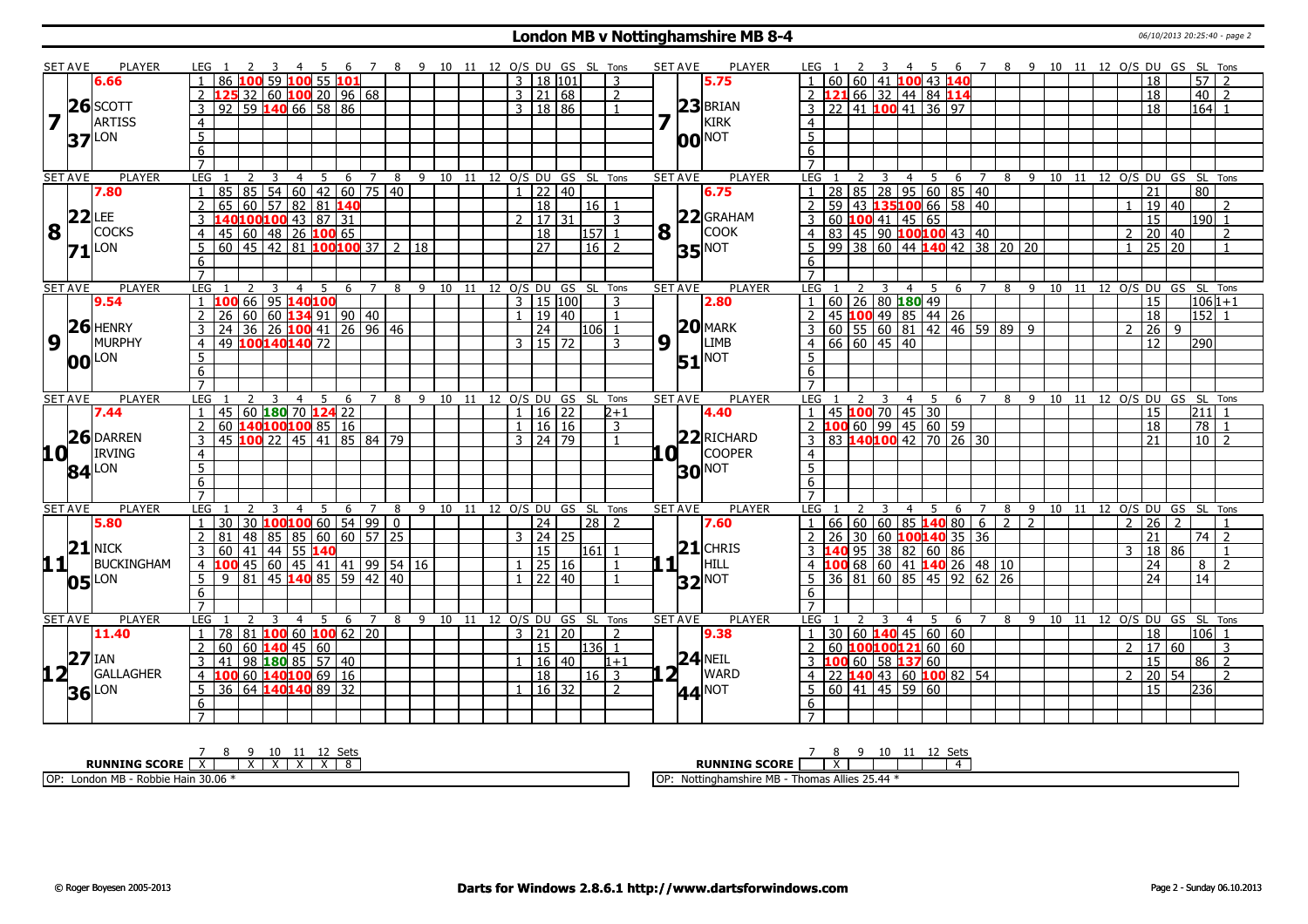## **London MB**

# **Nottinghamshire MB**

| <b>PLAYER</b>          |    | lw/Llwonllost | <b>AVE</b> | <b>TAVE</b> | <b>POINTS DARTS TONS TON+1180</b> |                 |      |  | <b>TONS</b> | <b>PLAYER</b>         |    | W/L WON LOST | <b>AVE</b> |      | TAVE POINTS DARTS TONS TON+ 180 |     |    |      | <b>TONS</b> |
|------------------------|----|---------------|------------|-------------|-----------------------------------|-----------------|------|--|-------------|-----------------------|----|--------------|------------|------|---------------------------------|-----|----|------|-------------|
| Jimmy Foster           |    |               | 21.71      | 6.26        | 1824                              | 84              |      |  | $5 + 0$     | Andrew Kerr           |    |              | 22.68      | 5.40 | 1928                            | 85  |    |      | $5 + 0$     |
| <b>Robbie Hain</b>     |    | 0             | 30.06      | 9.17        | 1503                              | 50              |      |  | 7+0         | Neil Lawton           |    |              | 24.91      | 2.40 | 1121                            | 45  |    |      | $2+0$       |
| <b>Stuart Patt</b>     |    | 0             | 25.91      | 5.19        | 1503                              | 58              |      |  | $4 + 0$     | l Wes Dean            |    |              | 18.88      | 4.40 | 1076                            | 57  |    |      | $4 + 0$     |
| Steven Ferguson        |    |               | 21.34      | 5.40        | 1643                              | 77              |      |  | $5 + C$     | <b>Thomas Allies</b>  |    |              | 25.44      | 9.40 | 1984                            | 78  |    |      | $7 + 0$     |
| Matt Winzar            |    |               | 20.41      | 4.61        | 1347                              | 66              |      |  | $4 + ($     | <b>Melvyn Hopkins</b> |    |              | 21.78      | 4.41 | 1503                            | 69  |    |      | $4 + 0$     |
| <b>Tommy Sanwell</b>   |    |               | 22.62      | 8.15        | 2307                              | 102             |      |  | $7 + 0$     | Mick Pitchford        |    |              | 21.71      | 6.49 | 2171                            | 100 |    |      | $5 + 1$     |
| <b>Scott Artiss</b>    |    | 0             | 26.37      | 6.66        | 1503                              | 57              |      |  | $6 + 0$     | Brian Kirk            |    |              | 23.00      | 5.75 | 1242                            | 54  |    |      | $5 + 0$     |
| Lee Cocks              |    |               | 22.71      | 7.80        | 2316                              | 102             |      |  | $7 + 0$     | <b>IGraham Cook</b>   |    |              | 22.35      | 6.75 | 2235                            | 100 |    |      | $6 + 0$     |
| <b>Henry Murphy</b>    |    |               | 26.00      | 9.54        | 1898                              | 73 <sub>1</sub> |      |  | $8 + C$     | Mark Limb             |    |              | 20.51      | 2.80 | 1456                            | 71  |    |      | $2 + 1$     |
| Darren Irving          |    | 0             | 26.84      | / .44       | 1503                              | 56              |      |  | $6 + 1$     | <b>Richard Cooper</b> |    |              | 22.30      | 4.40 | 1204                            | 54  |    |      | $4 + 0$     |
| <b>Nick Buckingham</b> |    |               | 21.05      | 5.80        | 2316                              | 110             |      |  | $5 + 0$     | <b>Chris Hill</b>     |    |              | 21.32      | 7.60 | 2409                            | 113 |    |      | $6 + 0$     |
| Ian Gallagher          |    |               | 27.36      | 1.40        | 2353                              | 86              |      |  | $9 + 1$     | Neil Ward             |    |              | 24.44      | 9.38 | 2077                            | 85  |    |      | $8 + 0$     |
| <b>TOTALS</b>          | 28 | 19            | 23.90      |             | 22016                             | 921             | 46 I |  | 73+2        | <b>TOTALS</b>         | 19 |              | 22.40      |      | 20406                           | 911 | 38 | 18 I | $58 + 2$    |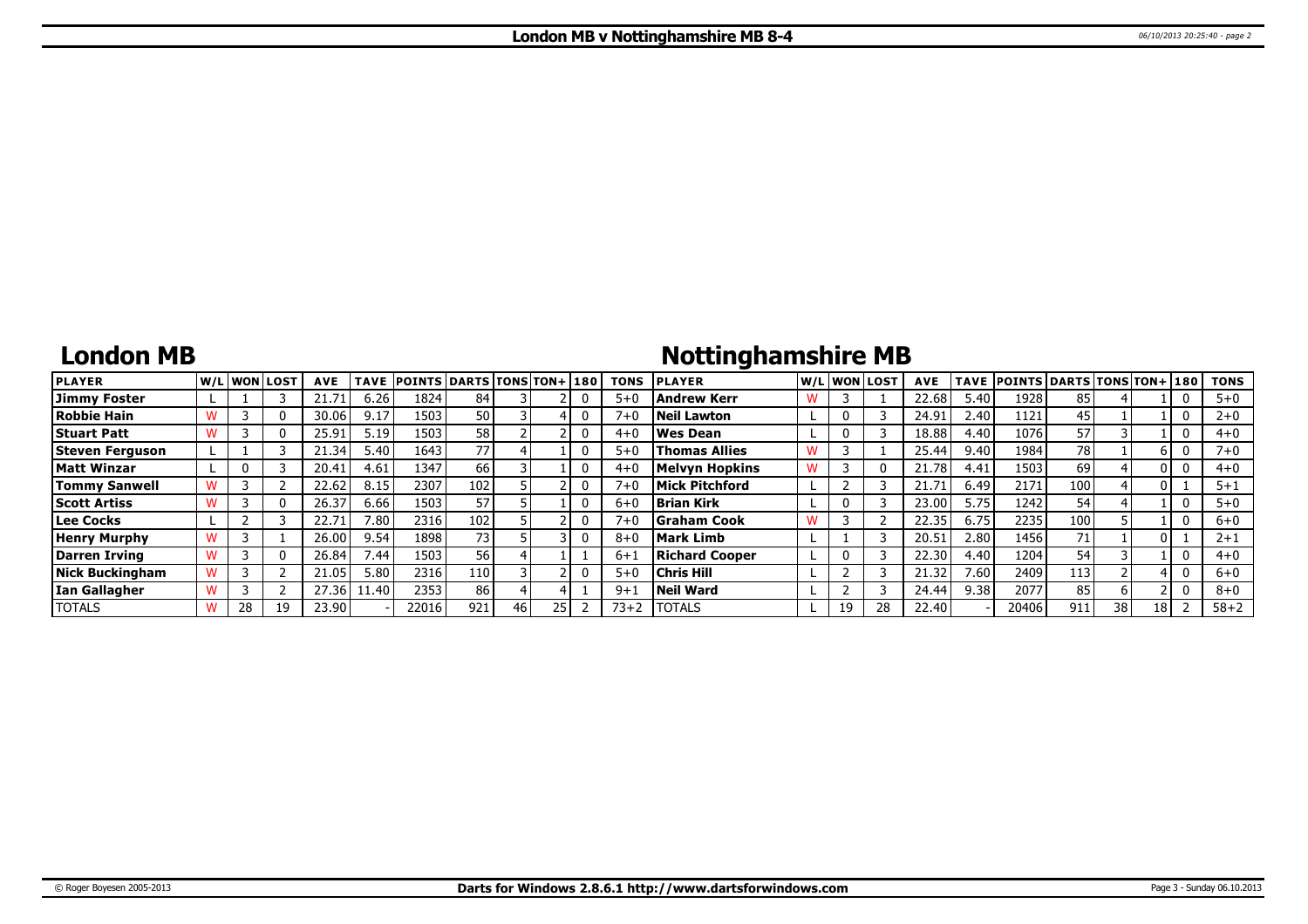### **London WB v Nottinghamshire WB 3-3** 06/10/2013 20:25:16 - page 1

|                         | <b>SET AVE</b>      | PLAYER              | LEG 1<br>$\overline{\mathbf{3}}$                             | 45                                                                         |                 |                | 6 7 8 9 10 11 12 O/S DU GS SL Tons   |                |          |                     |                 |                  |                                  |                | <b>SET AVE</b>  | <b>PLAYER</b>            | LEG 1<br><sup>2</sup>                                                                 | 3                       |                |                                                                     |   |   |   |                              |              |                |              |                |                  |                 | 4 5 6 7 8 9 10 11 12 O/S DU GS SL Tons |
|-------------------------|---------------------|---------------------|--------------------------------------------------------------|----------------------------------------------------------------------------|-----------------|----------------|--------------------------------------|----------------|----------|---------------------|-----------------|------------------|----------------------------------|----------------|-----------------|--------------------------|---------------------------------------------------------------------------------------|-------------------------|----------------|---------------------------------------------------------------------|---|---|---|------------------------------|--------------|----------------|--------------|----------------|------------------|-----------------|----------------------------------------|
|                         |                     | 2.21                | 85<br>60                                                     | $30 26 66$ 121 45 68                                                       |                 |                |                                      |                |          | $3 \mid 24 \mid 68$ |                 |                  | $\overline{1}$                   |                |                 | 3.74                     |                                                                                       | 23 11                   |                | 40 60 70 100 93                                                     |   |   |   |                              |              |                |              |                | 24               |                 | 4 I                                    |
|                         |                     |                     | $\overline{2}$<br>45                                         | 95 <b>100</b> 45   13   47   67   31   58                                  |                 |                |                                      |                |          | $3 \mid 27 \mid 58$ |                 |                  | $\overline{1}$                   |                |                 |                          | 60   45   44   45   49   83   83   33<br>2                                            |                         |                |                                                                     |   |   |   |                              |              |                |              |                | 24               |                 | $\overline{59}$                        |
|                         |                     | 17 CHELSEA          | $\overline{73}$<br>$\mathbf{3}$                              | 60 44 26 74 32 28 26                                                       |                 |                |                                      |                |          |                     | $\overline{24}$ | 11381            |                                  |                |                 | 18 MARGARET              | 3 83 60 174 60 30 74 0 10 10                                                          |                         |                |                                                                     |   |   |   |                              |              |                |              |                | $\overline{25}$  | 10 <sup>1</sup> | $1 + 1$                                |
| $\mathbf{1}$            |                     | WILLIAMSON          | 92 30 40 44 30 66 43 74 19 63<br>$\overline{4}$              |                                                                            |                 |                |                                      |                |          | $3 \mid 30 \mid 63$ |                 |                  |                                  |                |                 | BAMFORD                  | 4 26 48 41 60 47 45 23 59 38                                                          |                         |                |                                                                     |   |   |   |                              |              |                |              |                | 27               |                 | 114l                                   |
|                         |                     | $77$ <sup>LON</sup> | $\overline{5}$                                               |                                                                            |                 |                |                                      |                |          |                     |                 |                  |                                  |                | 27 <sub>l</sub> | NOT                      | 5 <sup>5</sup>                                                                        |                         |                |                                                                     |   |   |   |                              |              |                |              |                |                  |                 |                                        |
|                         |                     |                     | $\overline{6}$                                               |                                                                            |                 |                |                                      |                |          |                     |                 |                  |                                  |                |                 |                          | 6                                                                                     |                         |                |                                                                     |   |   |   |                              |              |                |              |                |                  |                 |                                        |
|                         |                     |                     | $\overline{7}$                                               |                                                                            |                 |                |                                      |                |          |                     |                 |                  |                                  |                |                 |                          | $\overline{7}$                                                                        |                         |                |                                                                     |   |   |   |                              |              |                |              |                |                  |                 |                                        |
|                         | <b>SET AVE</b>      | <b>PLAYER</b>       | <b>LEG</b><br>2<br>$\overline{\mathbf{3}}$<br>$\overline{1}$ | $\overline{4}$<br>5                                                        |                 |                | 6 7 8 9 10 11 12 O/S DU GS SL Tons   |                |          |                     |                 |                  |                                  |                | <b>SET AVE</b>  | <b>PLAYER</b>            | LEG 1<br>2                                                                            | $\overline{\mathbf{3}}$ |                | $4 \quad 5 \quad 6 \quad 7$                                         |   |   |   |                              |              |                |              |                |                  |                 | 8 9 10 11 12 0/S DU GS SL Tons         |
|                         |                     | 8.20                | 98<br>$\overline{1}$                                         | $140$ 53 60 37 41 36                                                       |                 |                |                                      |                |          |                     | $\overline{21}$ |                  | $36$   1                         |                |                 | 5.01                     | 24 83 140 60 100 62 32                                                                |                         |                |                                                                     |   |   |   |                              |              |                |              | $\overline{2}$ | 20               | 32              |                                        |
|                         |                     |                     | $\overline{2}$<br>60                                         | 60 60 28                                                                   | 43 100 76 34 20 |                |                                      |                |          |                     | <b>27</b>       |                  | $\sqrt{20}$ 1                    |                |                 |                          | $\overline{2}$<br>45                                                                  | $\sqrt{22}$   41        |                |                                                                     |   |   |   |                              |              |                |              |                | $2$ 29 12        |                 |                                        |
|                         |                     | $18$ LISA           | 3                                                            |                                                                            |                 |                |                                      |                |          | $\overline{3}$      | 36 32           |                  |                                  |                |                 | 19 JENNIFER              | $45\,$ 60 $\,$ 41 60 60 60 <b>121</b> 34 16 2<br>$\mathbf{3}$                         |                         |                |                                                                     |   |   |   |                              |              | $\mathbf{0}$   |              |                | $\overline{33}$  |                 | 2 <sup>1</sup>                         |
| $\overline{\mathbf{2}}$ |                     | <b>BEHAN</b>        | 60                                                           | $100100140$ 37 24 40                                                       |                 |                |                                      |                |          | 3   21   40         |                 |                  | 3                                |                |                 | WHATMOUGH                | 4 60 60 85 22 60 45 60                                                                |                         |                |                                                                     |   |   |   |                              |              |                |              |                | $\overline{21}$  |                 | 109                                    |
|                         |                     | $61$ <sup>LON</sup> | 41 140 41 41 58 58 18<br>5                                   |                                                                            |                 |                |                                      |                |          |                     | 21              |                  | $104$   1                        |                |                 |                          | $5   62   60   81   60$ 140 74 24                                                     |                         |                |                                                                     |   |   |   |                              |              |                |              | $2^{\circ}$    | 20 24            |                 |                                        |
|                         |                     |                     | 6                                                            |                                                                            |                 |                |                                      |                |          |                     |                 |                  |                                  |                |                 | <b>46</b> <sup>NOT</sup> | 6                                                                                     |                         |                |                                                                     |   |   |   |                              |              |                |              |                |                  |                 |                                        |
|                         |                     |                     | $\overline{7}$                                               |                                                                            |                 |                |                                      |                |          |                     |                 |                  |                                  |                |                 |                          | $\overline{7}$                                                                        |                         |                |                                                                     |   |   |   |                              |              |                |              |                |                  |                 |                                        |
|                         | <b>SET AVE</b>      | <b>PLAYER</b>       | LEG <sub>1</sub>                                             | 3<br>$\overline{4}$                                                        |                 |                | 5 6 7 8 9 10 11 12 O/S DU GS SL Tons |                |          |                     |                 |                  |                                  |                | <b>SET AVE</b>  | <b>PLAYER</b>            | LEG <sub>1</sub>                                                                      | $\overline{3}$          |                |                                                                     |   |   |   |                              |              |                |              |                |                  |                 | 4 5 6 7 8 9 10 11 12 O/S DU GS SL Tons |
|                         |                     | 2.00                | 60   60   26   41   85   45   32   40                        |                                                                            |                 |                |                                      |                |          |                     | $\sqrt{24}$     | $\overline{112}$ |                                  |                |                 | 2.40                     | $45 60 41 60 45 60 38$ 140 12                                                         |                         |                |                                                                     |   |   |   |                              |              |                |              | $\mathbf{1}$   | 25 12            |                 |                                        |
|                         |                     |                     | 30<br>$\overline{2}$                                         |                                                                            |                 |                |                                      |                |          |                     | $ 33\rangle$    | $\overline{42}$  |                                  |                |                 |                          | $\overline{60}$ 68 26 41 30 26 85 41 39 45 40<br>2                                    |                         |                |                                                                     |   |   |   |                              |              |                |              | $\overline{1}$ | $\overline{31}$  | 40              |                                        |
|                         | 15                  | <b>LEANNE</b>       | $\overline{3}$<br>22                                         | 26 36 41 60 60 60 60 10 32 44<br>21 60 <b>100</b> 45 55 22 <b>100</b> 56 0 |                 |                |                                      |                |          |                     | $\overline{30}$ |                  | $\vert$ 20 $\vert$ 2             |                |                 | $17$ TRACEY              | $3   81   41   35   60   100   60   74   30   15   0$                                 |                         |                |                                                                     |   |   |   |                              |              | - 5            |              |                | $2 \mid 32 \mid$ | 5 <sup>1</sup>  | $\overline{1}$                         |
| $\overline{\mathbf{3}}$ |                     | <b>TOPPER</b>       | $\overline{4}$                                               |                                                                            |                 |                |                                      |                |          |                     |                 |                  |                                  | 3              |                 | <b>JOHNSON</b>           | $\overline{4}$                                                                        |                         |                |                                                                     |   |   |   |                              |              |                |              |                |                  |                 |                                        |
|                         | 28                  | <b>LON</b>          | $\overline{5}$                                               |                                                                            |                 |                |                                      |                |          |                     |                 |                  |                                  |                |                 | <b>08 NOT</b>            | $\overline{5}$                                                                        |                         |                |                                                                     |   |   |   |                              |              |                |              |                |                  |                 |                                        |
|                         |                     |                     | $\overline{6}$                                               |                                                                            |                 |                |                                      |                |          |                     |                 |                  |                                  |                |                 |                          | 6                                                                                     |                         |                |                                                                     |   |   |   |                              |              |                |              |                |                  |                 |                                        |
|                         |                     |                     | $\overline{7}$                                               |                                                                            |                 |                |                                      |                |          |                     |                 |                  |                                  |                |                 |                          | $\overline{7}$                                                                        |                         |                |                                                                     |   |   |   |                              |              |                |              |                |                  |                 |                                        |
|                         | <b>SET AVE</b>      | <b>PLAYER</b>       | LEG                                                          | 5<br>3<br>$\overline{4}$                                                   |                 |                | 6 7 8 9 10 11 12 0/S DU GS SL Tons   |                |          |                     |                 |                  |                                  |                | <b>SET AVE</b>  | <b>PLAYER</b>            | LEG <sub>1</sub>                                                                      | 3                       |                |                                                                     |   |   |   |                              |              |                |              |                |                  |                 | 4 5 6 7 8 9 10 11 12 O/S DU GS SL Tons |
|                         |                     |                     | 45 23 85 85 26 45 30 11 41 11 79 15<br>$\overline{1}$        |                                                                            |                 |                |                                      |                |          |                     | 36              | 5 <sup>5</sup>   |                                  |                |                 | 3.40                     | 40   60   <mark>100</mark>   86   33   60   40   11   18   13   20   20   2   35   20 |                         |                |                                                                     |   |   |   |                              |              |                |              |                |                  |                 | $\overline{1}$                         |
|                         |                     |                     | $\overline{2}$<br>$\overline{22}$<br>43<br>$\overline{60}$   | $\overline{30}$                                                            |                 |                | 43 45 45 40 95 58                    |                |          |                     | 30 <sup>7</sup> | $\overline{20}$  |                                  |                |                 |                          | 45 30 40 60 25 60 45 49 25 80 42                                                      |                         |                |                                                                     |   |   |   |                              |              |                |              | $\overline{2}$ | 32               | 42              |                                        |
|                         |                     | $13$ DEBS           | $\mathbf{3}$<br>81                                           | 26 31 85 45 60 24 26 74 0 25 24                                            |                 |                |                                      |                |          | $2 \mid 35 \mid 24$ |                 |                  |                                  |                |                 | $13$ <b>KELLY</b>        | 34 22 52 35 41 58 37 81 78 23                                                         |                         |                |                                                                     |   |   |   |                              |              | $\overline{0}$ |              |                | 33               |                 | 40                                     |
| 4                       |                     | <b>WATLING</b>      | $60$   22<br>$\overline{4}$<br>24                            | 60   45   81   55   41   26   82                                           |                 |                |                                      | $\overline{3}$ | $\Omega$ | $\overline{2}$      | 56   2          |                  |                                  | 4              |                 | <b>HENRY</b>             | 22<br>$\overline{4}$                                                                  |                         |                | 45   45   140 100 61   42   42   0                                  |   |   |   |                              | $\mathbf{0}$ | $\overline{2}$ | $\mathbf{0}$ |                | 57               |                 | 2<br>$\overline{2}$                    |
|                         |                     | 48 LON              | $60$ 80 81 22<br>5                                           |                                                                            | 85 36 77 20 40  |                |                                      |                |          | 3 27 40             |                 |                  |                                  |                | 10              | <b>NOT</b>               | 26 41 60 60 78 72 40 32                                                               |                         |                |                                                                     |   |   |   |                              |              |                |              |                | $\overline{24}$  |                 | $\overline{92}$                        |
|                         |                     |                     | 6                                                            |                                                                            |                 |                |                                      |                |          |                     |                 |                  |                                  |                |                 |                          | 6                                                                                     |                         |                |                                                                     |   |   |   |                              |              |                |              |                |                  |                 |                                        |
|                         |                     |                     | $\overline{7}$                                               |                                                                            |                 |                |                                      |                |          |                     |                 |                  |                                  |                |                 |                          |                                                                                       |                         |                |                                                                     |   |   |   |                              |              |                |              |                |                  |                 |                                        |
|                         | <b>SET AVE</b>      | <b>PLAYER</b>       | LEG                                                          | 5<br>$\overline{4}$                                                        | 6               | 7              | 8 9 10 11 12 0/S DU GS SL Tons       |                |          |                     |                 |                  |                                  |                | <b>SET AVE</b>  | <b>PLAYER</b>            | LEG :                                                                                 |                         | $\overline{4}$ | 5                                                                   | 6 | 7 | 8 | $\sqrt{9}$                   |              |                |              |                |                  |                 | 10 11 12 O/S DU GS SL Tons             |
|                         |                     | 1.00                | 30                                                           | 34   58   26                                                               |                 |                | 46 55 26 45 60 38                    |                |          |                     | 30              | 83               |                                  |                |                 | 3.21                     | 28 100 26 100 24 43 98 15 27                                                          |                         |                |                                                                     |   |   |   |                              | $\mathbf{0}$ | 40             |              | 3              | 33               | 40              |                                        |
|                         |                     |                     | 30<br>78                                                     | $11$   24   25   60   58   11   41   60   67   31                          |                 |                |                                      |                |          |                     | 45              | $\overline{2}$   |                                  |                |                 |                          | 24                                                                                    |                         |                | 30 60 11 45 121 20 7                                                |   |   |   | $26 \mid 67 \mid 50 \mid 38$ |              |                |              | l 2.           | 44               | $\overline{2}$  | $\overline{1}$                         |
|                         | 13                  | <b>NIKKI</b>        |                                                              | $81 \mid 41 \mid 60 \mid 60 \mid 45 \mid 58 \mid 32 \mid 69 \mid 33$       |                 |                |                                      |                |          | 2                   | 29 33           |                  |                                  |                |                 | $13$ GEORGINA            |                                                                                       |                         |                | $85 \mid 45 \mid 41 \mid 26 \mid 95 \mid 55 \mid 64 \mid 33 \mid 0$ |   |   |   |                              |              |                |              |                | 30               |                 | 16                                     |
| 5                       |                     | <b>PATTEN</b>       | $\overline{4}$                                               |                                                                            |                 |                |                                      | $\Omega$       | $\Omega$ |                     | $\overline{39}$ |                  | 2 <sub>1</sub><br>$\overline{1}$ | 5 <sub>1</sub> |                 | GUEST                    | 4 11 24 64 26 25 45 26 23 60 60 59 38                                                 |                         |                |                                                                     |   |   |   |                              |              |                |              |                | 37 40            |                 |                                        |
|                         |                     |                     | 5                                                            |                                                                            |                 |                |                                      |                |          |                     |                 |                  |                                  |                |                 | <b>81 NOT</b>            | .5.                                                                                   |                         |                |                                                                     |   |   |   |                              |              |                |              |                |                  |                 |                                        |
|                         |                     |                     |                                                              |                                                                            |                 |                |                                      |                |          |                     |                 |                  |                                  |                |                 |                          | 6                                                                                     |                         |                |                                                                     |   |   |   |                              |              |                |              |                |                  |                 |                                        |
|                         |                     | $41$ <sup>LON</sup> | $\overline{6}$                                               |                                                                            |                 |                |                                      |                |          |                     |                 |                  |                                  |                |                 |                          |                                                                                       |                         |                |                                                                     |   |   |   |                              |              |                |              |                |                  |                 |                                        |
|                         |                     |                     | $\overline{7}$                                               |                                                                            |                 |                |                                      |                |          |                     |                 |                  |                                  |                |                 |                          | $\overline{7}$                                                                        |                         |                |                                                                     |   |   |   |                              |              |                |              |                |                  |                 |                                        |
|                         | <b>SET AVE</b>      | PLAYER              | LEG                                                          | $\overline{4}$<br>-5<br>3                                                  | 6               | $\overline{7}$ | 8 9 10 11 12 0/S DU GS SL Tons       |                |          |                     |                 |                  |                                  |                | <b>SET AVE</b>  | <b>PLAYER</b>            | LEG                                                                                   | 3                       | $\overline{4}$ |                                                                     |   |   |   |                              |              |                |              |                |                  |                 | 5 6 7 8 9 10 11 12 O/S DU GS SL Tons   |
|                         |                     | 8.80                | 60<br>45<br>$\mathbf{1}$                                     | $100$ 60 $100$ 32 40 44 20                                                 |                 |                |                                      |                |          | $2 \mid 26 \mid 20$ |                 |                  | $\overline{2}$                   |                |                 | 4.40                     | 1 <b>140</b> 60 26 45 45 26 22 45                                                     |                         |                |                                                                     |   |   |   |                              |              |                |              |                | 24               |                 | 92<br>$\overline{1}$                   |
|                         |                     |                     | $\overline{2}$<br>81                                         | 41 60 85 26 81 86                                                          |                 |                |                                      |                |          |                     | 21              | 41               |                                  |                |                 |                          | 60   100   81   41   75   24   100   20<br>2                                          |                         |                |                                                                     |   |   |   |                              |              |                |              |                | $\overline{22}$  | 20              | $\mathcal{L}$                          |
|                         | 19                  | <b>DEE</b>          | 3                                                            | $60 \ 81 \ 100 \ 28 \ 52 \ 40$                                             |                 |                |                                      |                |          |                     | 19 40           |                  | $\overline{2}$                   |                |                 | $16$ ELEANOR             | $\mathsf{q}$<br>$\overline{3}$                                                        |                         |                | $64$ 81 26 80 60                                                    |   |   |   |                              |              |                |              |                | $\overline{18}$  |                 | $\overline{181}$                       |
|                         | $6 \mid \cdot \mid$ | <b>BELCHER</b>      | 40<br>$\overline{4}$<br>60                                   | $140$ 60 41 25 51 59 0 17 0 0                                              |                 |                |                                      |                |          |                     | $\overline{36}$ |                  | 8   1                            |                | $6\sqrt{1}$     | <b>DUNN</b>              | $4$   76   52   100   30   9   80   45   50   0   22   17   0   2                     |                         |                |                                                                     |   |   |   |                              |              |                |              |                | $\overline{38}$  | 20              | $\overline{1}$                         |
|                         |                     |                     | 5                                                            | 55 100 41 100 47 58                                                        |                 |                |                                      |                |          | $3 \mid 21 \mid 58$ |                 |                  | 3                                |                |                 | <b>NOT</b>               | $5 \mid 17 \mid 60 \mid 41 \mid 55 \mid 22 \mid 60$                                   |                         |                |                                                                     |   |   |   |                              |              |                |              |                | 18               |                 | l246l                                  |
|                         |                     | <b>97</b> LON       | 6                                                            |                                                                            |                 |                |                                      |                |          |                     |                 |                  |                                  |                | 55              |                          | 6                                                                                     |                         |                |                                                                     |   |   |   |                              |              |                |              |                |                  |                 |                                        |

| .<br><b>SELS</b>                                                                      | Sets                                                            |
|---------------------------------------------------------------------------------------|-----------------------------------------------------------------|
| <b>RUNNING SCORE</b>                                                                  | <b>RUNNING SCORE</b><br>. .                                     |
| 0 07 -<br><b>I</b> OP<br>11ID<br>: Belcher<br>Doc<br>- 19.97<br>LUI IUL<br>. <i>.</i> | 10F<br>: Whatmough 19.46<br>ımshire WB<br>Nottingha<br>Jennifer |